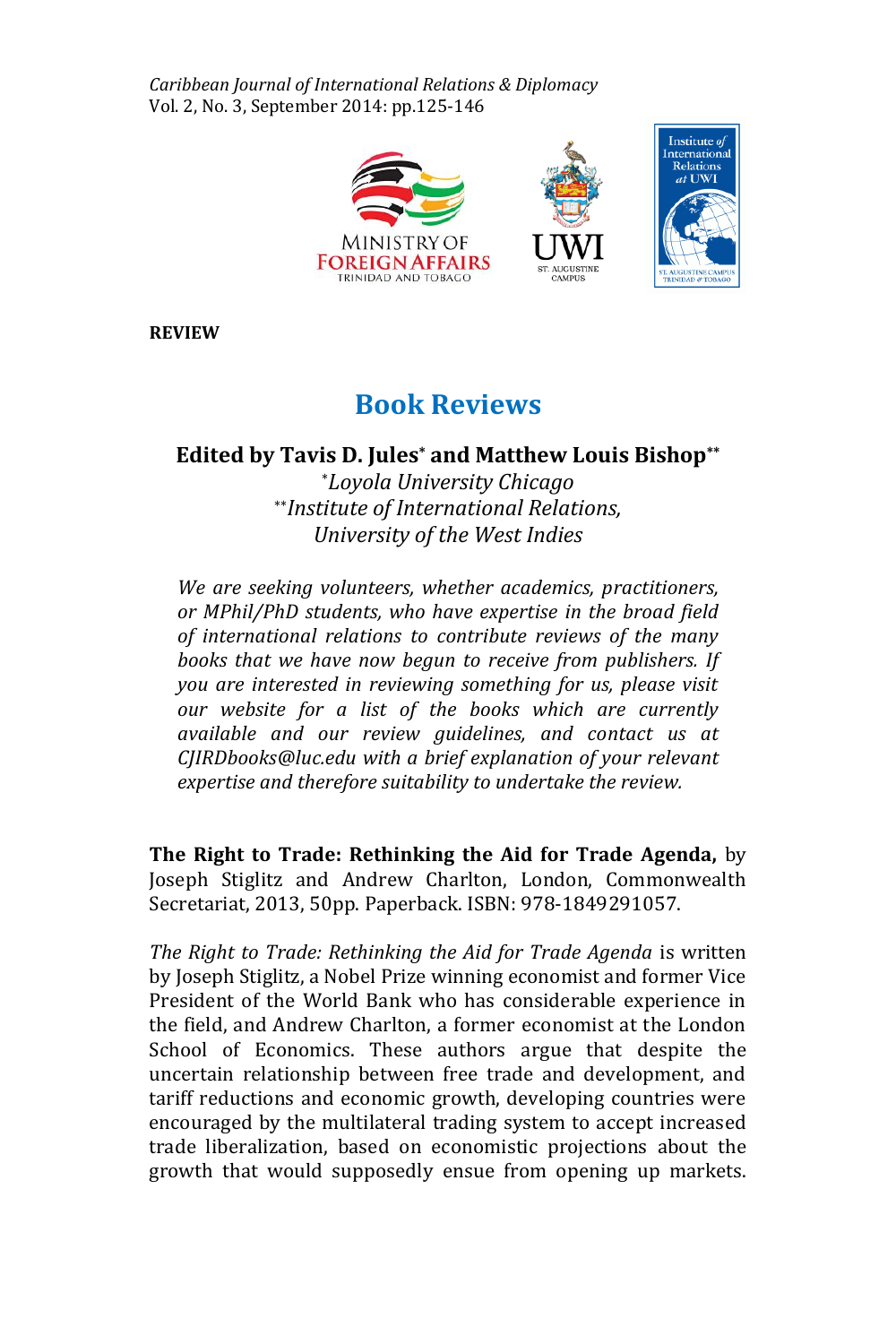Much of the intellectual debate provided in this book is not new since it is discussed in principle and at length elsewhere, including notably *Trade for life: Making Trade Work for Poor People* by Mark Curtis (published in 2001).<sup>1</sup>

The more interesting aspect of this book is the central argument that the World Trade Organization's (WTO) 'aid for trade' initiative which has been developed since 2005, and which is a substitute rather than a complement for pro-development liberalization, has not generated the expected results for developing states. The book critically interrogates the lack of success with aid for trade and proposes alternative strategies 'to improve trade outcomes for developing countries'.<sup>2</sup> With the Uruguay Trade Round as the point of departure, the authors provide a concise background to the problem that advances our knowledge and understanding of the emergence of the issue.

Concepts such as trade and development, trade and growth, and developing countries are frequently used, however indicators of development and how they are measured are not explicitly discussed. According to the authors, the belief about positive gains from trade liberalization stems from the assumptions of the Samuelson-Stolpher theorem, which they argue fails to consider the unique situations of developing countries. This belief was continued with support for neoliberal policy prescriptions, which gained precedence in the 1980s from the International Financial Institutions (IFI). As a consequence, developing countries were given aid based on active participation in the WTO. Further, Stiglitz and Charlton also criticize neoclassical economic theory that supports trade liberalization on the basis of mythically perfect and abstract assumptions about economics that differ greatly to the real-world nature of the economies of developing states.

While the main argument of the book is that the entwinement of aid with trade emerged in the context of the problems associated with aid in the past and the empty development promises made under the contemporary trading system, it has been overlooked that development aid has been filtered into trade facilitation because of the commercial agenda of the donor states.<sup>3</sup> Rather, the authors concluded that aid for trade programmes have not focused on the key issues that led to their creation. These include trade barrier programmes for developing states such as infrastructure and finance deficits, and advantageous policies used by developed states. Therefore, similar problems remain consistent even with the marriage of aid and trade development assistance. While the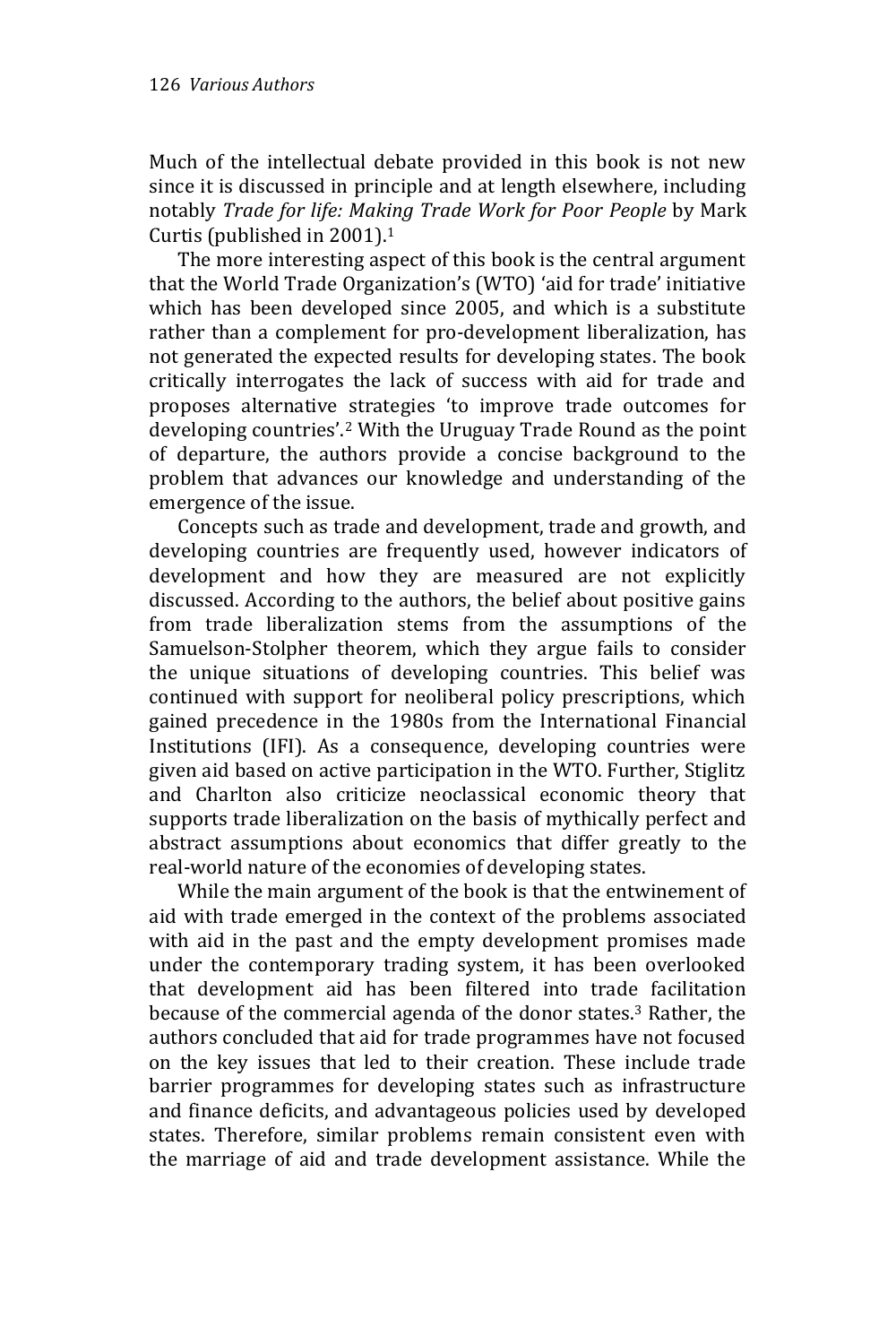authors argue that these factors have actually demonstrated some benefits for developing states, they failed to comprehensively cite studies and statistics that support this claim, as well as programmes that were reviewed for the purpose of this book.

Stiglitz and Charlton argue that while aid for trade has increased over the years it has been a substitute for what developing states normally received under standard development aid. Moreover, most donor states have not reached the infamous target of 0.7 per cent of Gross Domestic Product spending on aid. This, therefore, means that no obvious incremental benefit has been derived which diminishes the possibility of achieving the objectives of aid for trade. Determining effectiveness has also been problematic since data is maintained by donors and based on financial disbursements. In this case, projects could have actually been skewed in favour of the donor rather than development needs. To date, no clear model of measuring additionality has been formulated, only a 'weak framework to evaluate the impact of aid for trade projects on welfare, growth and inequality'.<sup>4</sup>

The above stated inefficiencies give context to the second objective of the book: a series of recommendations for a new strategy to make aid for trade work for the poor. The authors suggest that WTO members should 'adopt a general right to trade and development within the Dispute Settlement Body' (DSB); and the WTO should facilitate flexible regulations to support 'small, weak and vulnerable economies' as well as poor people who cannot defend themselves. Developing states should also have the right to suspend WTO commitments or sanction any trade-related policies of developed states that restrict their ability to attain trade benefits, with a softer version of this for emerging economies too. 5

This is important since it promotes continuous reform rather than employing in a rigid fashion concrete rules that were formulated without the consideration of unique situations that could subsequently arise. It is also recommended that the United Nations Centre for Trade and Development (UNCTAD) facilitate a separate office to 'bring suit against any country seen as violating the right to trade'. <sup>6</sup> This, however, can be seen as overlapping with the purpose of the DSB of the WTO.

A Global Trade Facility (GTF) fund is also recommended where donors contribute resources to assist developing states to take advantage of market access gained in dispute settlement, compensate for losses such as aid reduction, adjustment costs and other negative impacts of liberalization. The authors argue that a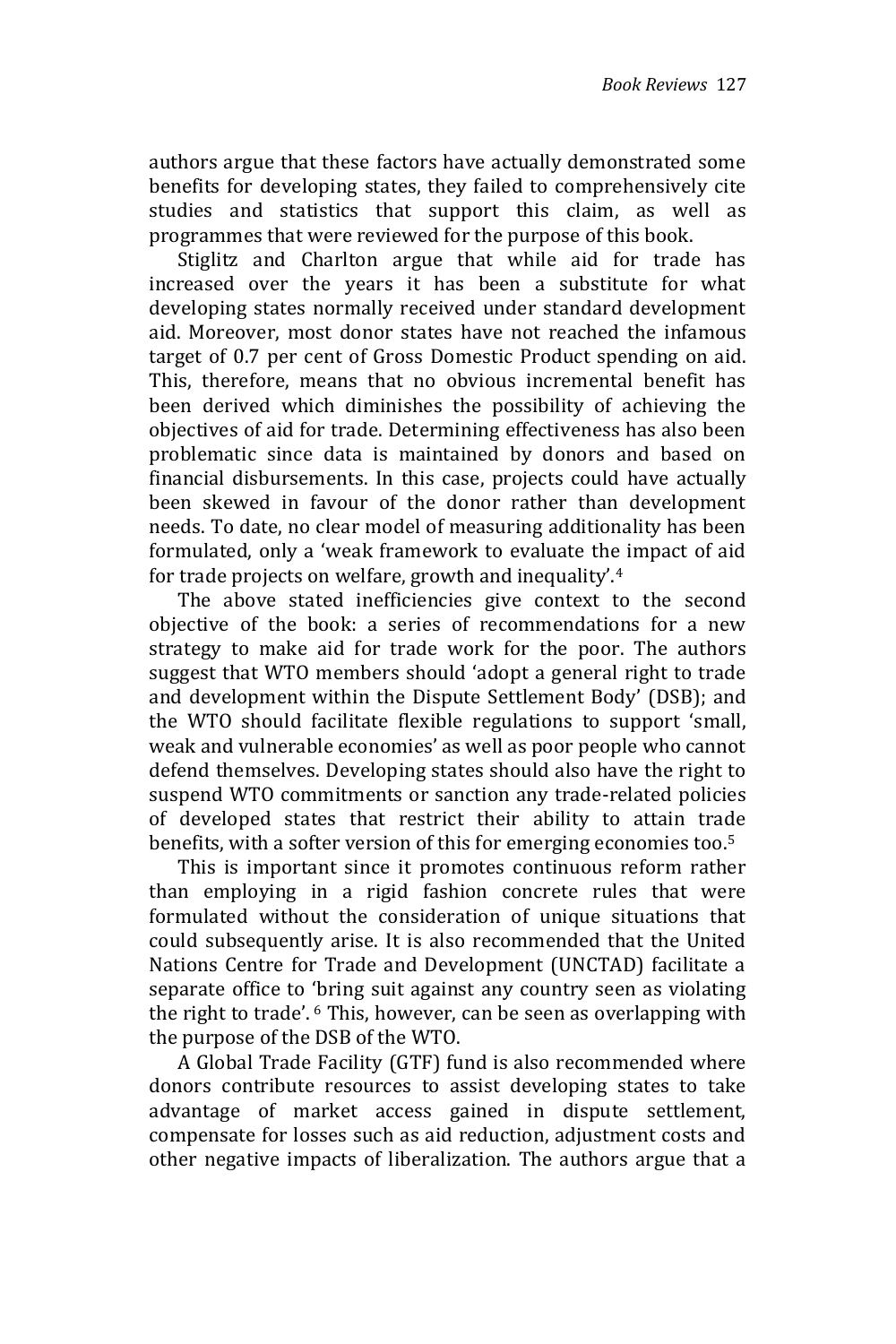special body within UNCTAD should administer the funds in order to allocate them according to specified guidelines and performance criteria. This organization is not expected to manage the assistance programmes, but would rather allocate resources according to proposals from development organizations.

The GTF is supposed to be genuinely additional and have capital of over USD \$40 billion made up from 0.05 per cent of advanced countries' GDP, 'a percentage of their export price to least developed countries', 5 per cent of agricultural subsidies, and '15% of all arms sale to developing countries'.<sup>7</sup> While the GTF certainly appears to be an excellent strategy for trade facilitation and compensation, the authors fail to discuss how situations might be dealt with where developed states fail to honour contributions, and, more importantly, why they believe that these states will actually agree to additional financial commitments when they have not been able to deliver on the prior aid for trade commitments.

This book provides incentives for researchers to do further primary investigation as to which developing states have been mostly affected by the negative fallout of aid for trade. Furthermore, the recommendations regarding new strategies for developing states in the international trading system highlight a range of issues to be taken into consideration by both researchers and policymakers in developing states in the creation of trade policy. It also raises awareness for developing states as to some of the issues they should lobby for in the international trade system.

While aid for trade has been a rapid response to the problems facing the trade and aid system, it has not generated the expected trade and development gains. In this regard, the authors make a unique contribution to the trade and development literature by recommending that the WTO prioritize the interests of the poor via new mechanisms for dealing with trade disputes within UNCTAD, and the establishment of new funding sources to help mitigate the losses experienced by poorer countries as they liberalize.

#### **Natasha Lalla**

*Institute of International Relations, University of the West Indies St Augustine, Trinidad and Tobago Email: natashalallamscgs@gmail.com*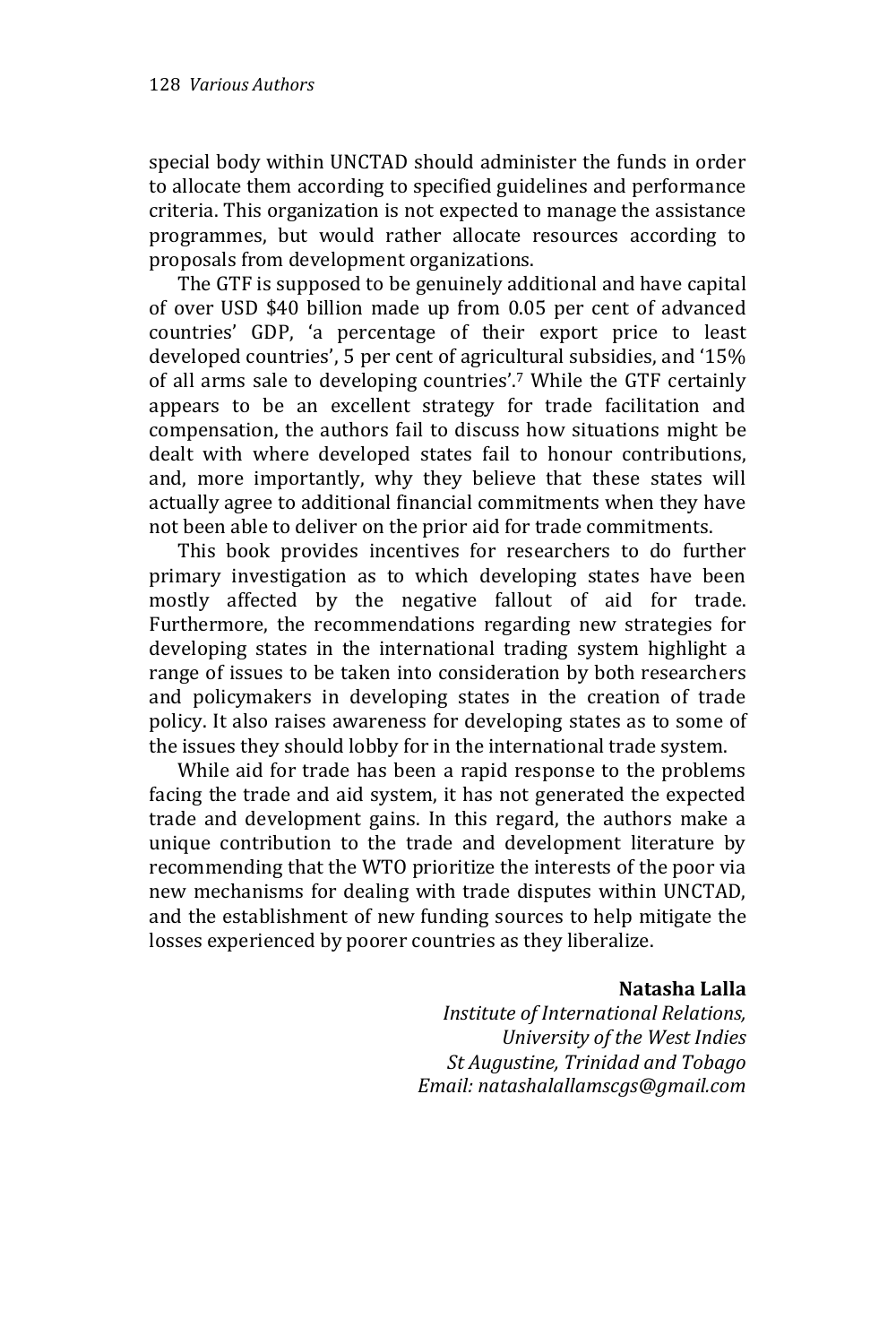#### **NOTES**

- <sup>1</sup> Mark Curtis, *Trade for life: Making trade work for poor people* (London: Christian Aid, 2001).
- <sup>2</sup> Stiglitz and Charlton, p.ix.
- <sup>3</sup> See Gabriel Siles-Brügge, 'EU Trade and Development Policy and the Emerging Economies: Subordinating Developmental to Commercial Imperatives in the Reform of GSP, *Contemporary Politics,* Vol. 20, No. 1, 2014, pp.49-62.
- <sup>4</sup> Stiglitz and Charlton, p.18.
- <sup>5</sup> *Ibid.,* pp.24-6.
- <sup>6</sup> *Ibid., p.25*
- <sup>7</sup> *Ibid.*

**The Clash of Globalizations: Essays on the Political Economy of Trade and Development Policy**, by Kevin P. Gallagher, London, Anthem Press, 2013, 184pp. Hardcover. ISBN: 9780801891960.

Kevin P. Gallagher's latest book pulls from his wealth of knowledge dealing with the issues of industrialization, diversification, financial stability, and sustainable development, along with their relationship with questions of policy space. A respected authority in International Political Economy (IPE), Gallagher's newest book falls within a myriad of previous works in the broader overlapping area of heterodox economics. This kind of thinking promotes pluralism, and rejects the kind of one-size-fits-all policy that is often universally applied across economies.

The book does not focus on the developmental state model; its main emphasis is on the loss of policy tools that are generally seen to be necessary to follow that model. The book examines the extent to which the World Trade Organization (WTO) and bilateral trade agreements are eliminating the policy space - or confiscating the policy tools - that developing countries can use to industrialize. Throughout, the book engages in various juxtapositions by highlighting those agreements that are 'WTO-plus' in nature (such as US FTAs) and those that are 'WTO equivalent' (such as EU FTAs). The end result of these thought-provoking comparisons are not to identify the biggest culprits in the expropriation of policy space in developing countries, but the reader is inevitably led in that direction. The book therefore dismantles various trade agreements, and makes extensive use of tables (twenty-two in total) to demonstrate the extent to which the global trading regime is reducing the freedom that developing countries have to pursue financial stability, industrialization, and diversification, and to engage in sustainable development. Overall, it serves as a great tool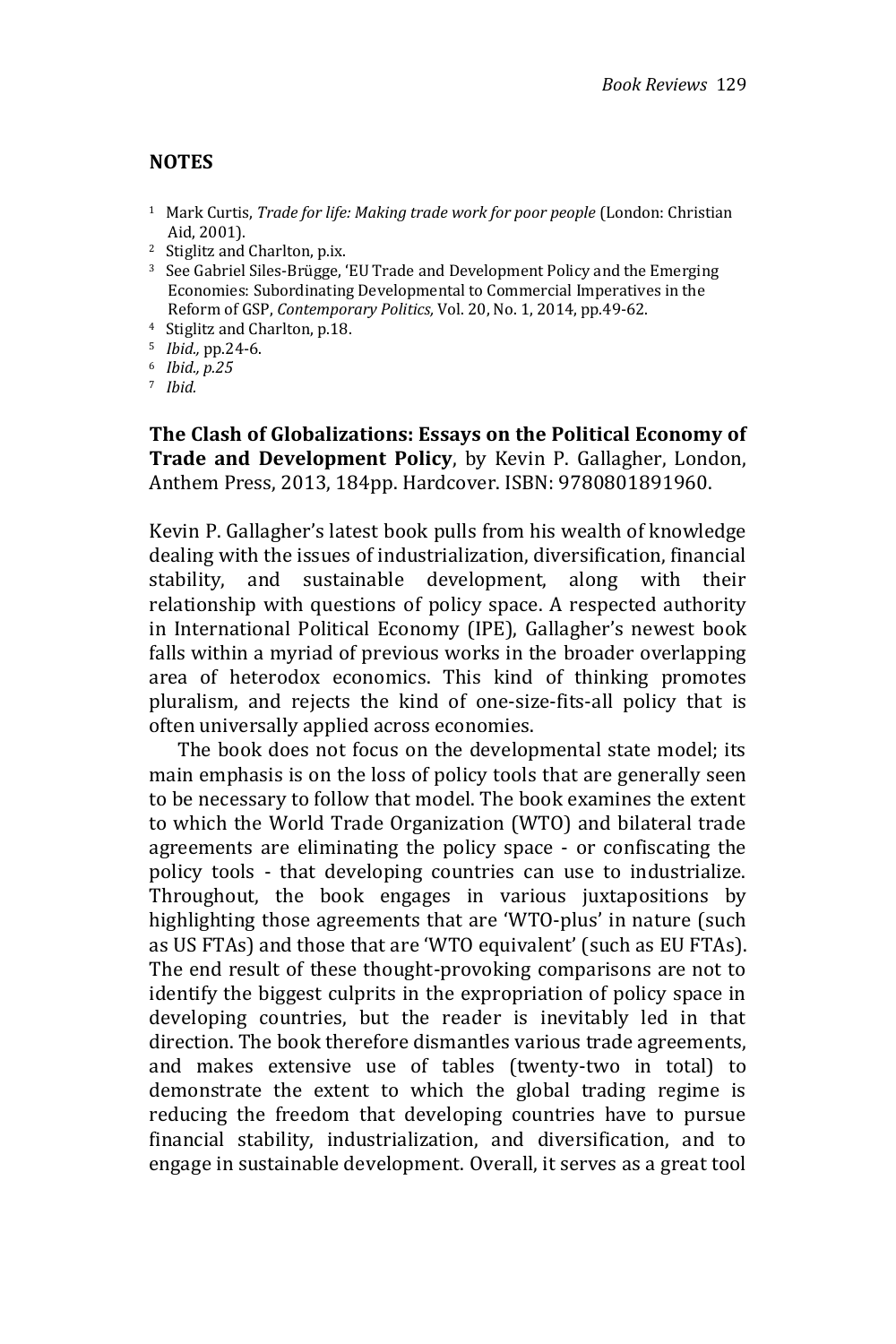to highlight where policy space is being lost, where space is remaining, and how further loss can be prevented.

The book, with seven chapters and two sections, is secondary data driven; however the extensive bibliography and endnotes (appearing after each chapter) provide adequate sources of primary data. Chapters two, three, and four examine the policy tools of multilateral agreements in the WTO, Bilateral Investment Treaties (BITs) and Regional Trade Agreements (RTAs). In these chapters, Gallagher conducts comparative analysis of trade agreements between countries, as well as between countries and the WTO in order to paint a clear picture of where developing countries lose most of their policy space. He touches on tools such as the use of capital controls to regulate financial flows for financial stability in chapter two, while highlighting the effect of BITs and Free Trade Agreements (FTAs) containing investment provisions on a country's ability to restructure debt and recover from financial crisis in chapter three. In the latter chapter Gallagher makes adequate illustrative use of Argentina, which previously defaulted, and has since been sued numerous times by firms in investor-state lawsuits due to moves made to restructure its debt and recover from the 2001 financial crisis.<sup>1</sup> It is not until chapter four that we are reminded that this is an academic piece of work, and not a technical paper, as it is here that Gallagher introduces a theoretical element to the book. In this chapter, he shows why previous traditional neo-classical theoretical economic models of David Ricardo, Heckscher-Ohlin, and Stolper-Samuelson are static, and do not cater for long-term growth and diversification into higher value-added sectors. He also shows why they are especially bad for countries with a concentration in a single commodity characterized by fluctuating and volatile prices.

In chapters five and six, Gallagher examines trade politics not only at the WTO, but also at the state level. It is in chapter five that the title of the book is justified, as it is here that he explains the clash between developing and developed countries that stalled the Doha Round of negotiations. He makes a commendable effort to explain the internal dynamics of Doha. Yet anyone who reads the output of inter-governmental organizations, such as the South Centre, and that of international organizations such as the Consumer Unity and Trust Society (CUTS) would acknowledge that these organizations provide a more concise explanation of the realworld political battles illuminating this issue. The latter has produced an edited book I would highly recommend: *Reflections*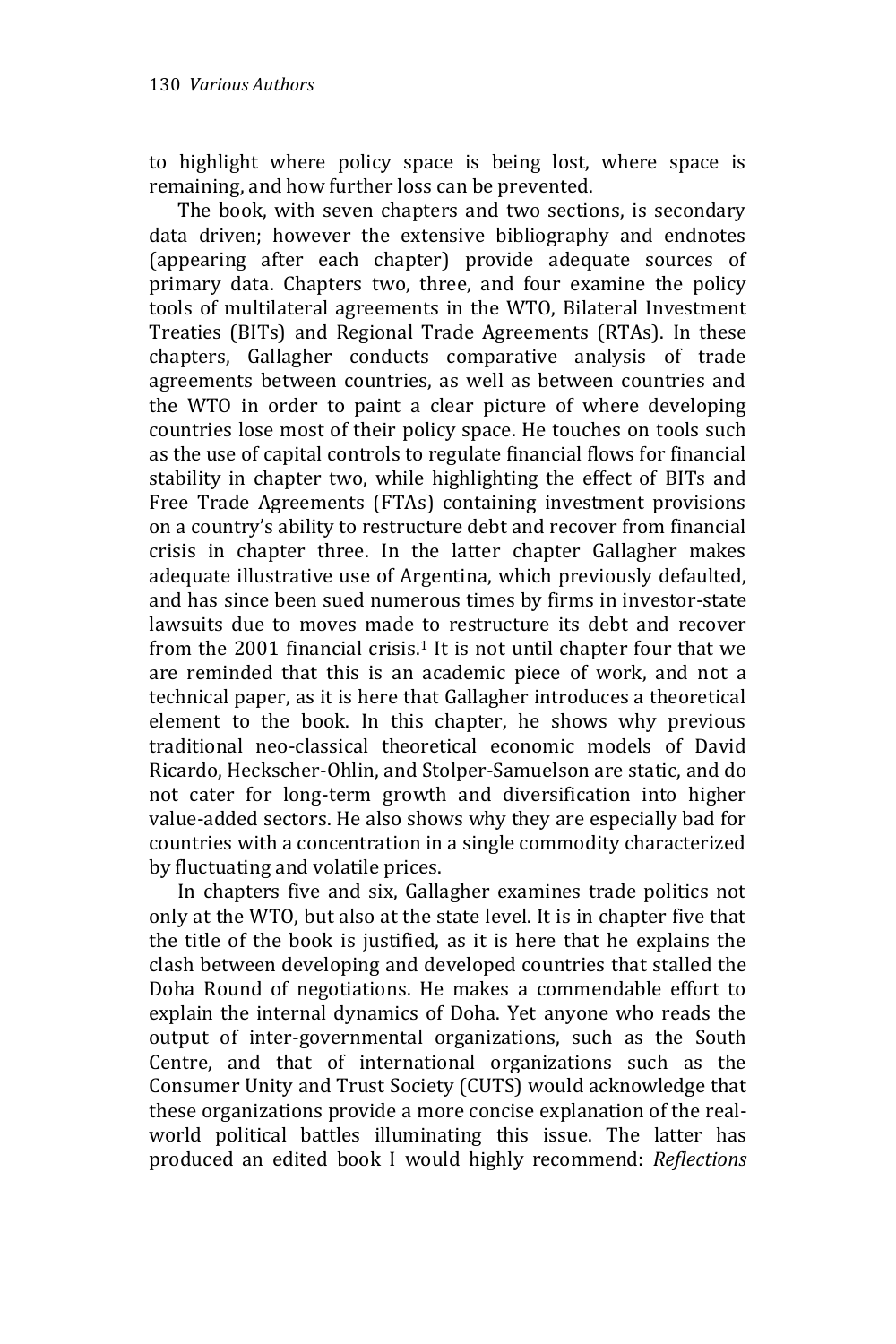*From the Frontline: Developing Country Negotiations in the WTO.* 2 The topic of developing country resistance to the Doha Round of trade negotiations is highly complex, and this complexity does not quite come through fully in Gallagher's account, as insightful as it is. He treats the Doha issue dichotomously, presenting developing countries on one side of the battle line, with developed countries on the other. He does not acknowledge sufficiently the lack of coordination among developing countries given their highly diversified interests, levels of development and so forth. This diversity was a key factor in stalling the Doha Round. <sup>3</sup> In chapter six, he examines the cause of the proliferation of bilateral and regional trade agreements by highlighting that policy space constraints are not entirely external; many bilateral and regional trade agreements are signed because of special interests at the domestic level putting pressure on governments to sign.

Chapter seven, which serves as the book's conclusion, is in some respects its weakest, partly because of the speculative agenda laid out at the outset. This entails the elaboration of a series of recommendations suggesting how the world would look if development were made the main priority by the world trading system. In the first section, we are introduced to new topics such as *Food Security and the Climate Crisis*. The placement of these issues seems to some extent incongruous and they could have been better incorporated earlier. Other important issues were left out such as the Agreement on Agriculture when looking at food security; Gallagher does not discuss the Amber, Blue and the Green Boxes, which govern agricultural subsidies at the WTO. Neither does the book mention the G33 Proposal in its discussion of food security, despite it being about the clash between the proposals of developing countries versus the objectives of their developed counterparts. Additionally, the promised recommendations of what the world would look like mainly take the form of proposed reforms of the WTO. Also, far from telling us what that world would look like, Gallagher ended on a more pessimistic note, outlining how least developed countries are increasingly marginalized, and closed the book by asking: 'How will they carve out the policy space that they need to propel their development?' 4

While Gallagher does not specify an intended audience for his book, the manuscript is clearly intended for an audience seeking to gain an introduction to international trade politics. Thus, the book is particularly good at introducing complex events such as the Doha and technical instruments such as bilateral investment treaties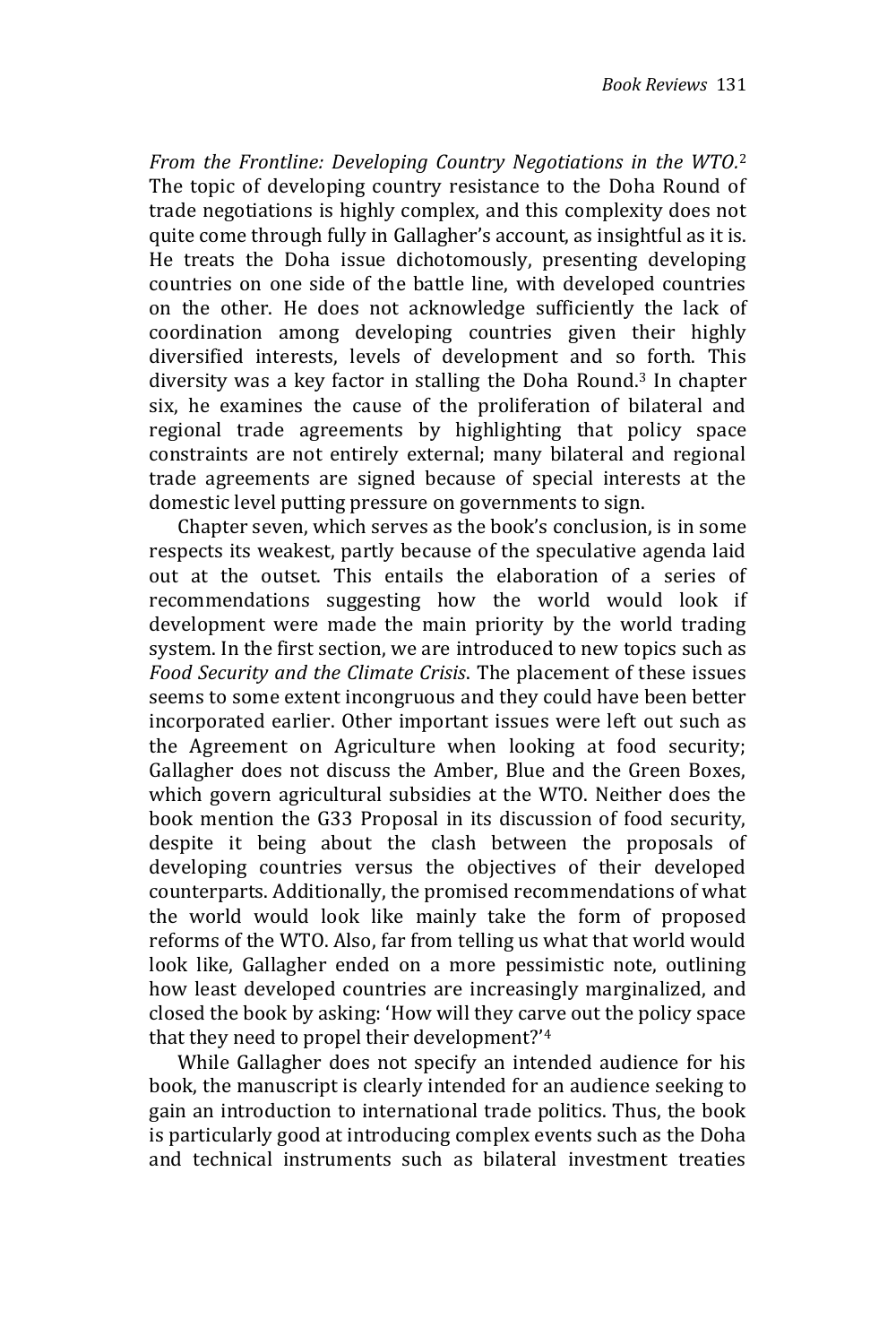(BITs). In sum, it provides a highly readable and straightforward account of these issues, and the use of numerous tables helps to convincingly illustrate the unequal distribution of trade gains and the lack of standardization across multilateral trade regulations.

## **NOTES**

- $1$  Argentina has again defaulted on its international debt earlier this year when payments made to creditors who accepted its bond restructuring deals from the 2001 default was blocked by a United States judge until those who rejected the deal were paid.
- <sup>2</sup> Mehta, Pradeep S., Atul Kaushik, and Rashid S. Kaukab. *Reflections from the Frontline: Developing Country Negotiators in the WTO*. New Delhi: Academic Foundation, 2012.
- <sup>3</sup> See Valbona Muzaka and Matthew Louis Bishop (2014), 'Doha Stalemate: The End of Trade Multilateralism?', *Review of International Studies*, FirstView. Available on CJO 2014 doi:10.1017/S0260210514000266
- <sup>4</sup> Gallagher, p. 150**.**

## **Courtney Lindsay**

*Institute of International Relations, University of the West Indies St Augustine, Trinidad and Tobago Email: courtneyolindsay@gmail.com*

**Neither World Polity Nor Local or National Societies: Regionalization in the Global South - The Caribbean Community,** by Tavis Deryck Jules, Frankfurt, Berlin, Bern, Bruxelles, New York, Oxford, Wien: Peter Lang, 2013, 322pp. ISBN: 978-3-631-60104-4.

In this comprehensive analysis of the past two decades' history of deepening regionalization in Caribbean policy processes, we learn particularly about the gradual inclusion of education strategies and their promise for economic and social development. The book's central thesis of 'trans-regional regimes' is delineated through close analysis of policy activities and statements of the Caribbean Community (CARICOM) and has, Jules argues, significant potential beyond it. A tripartite 'toolkit' of regional policy approaches is laid out against our contemporary backdrop, where governance has superseded government. The book's driving contention is that regional organization has been actively pursued as, simultaneously, the dominant bulwark against globalization and a way in which to capture its potential benefits.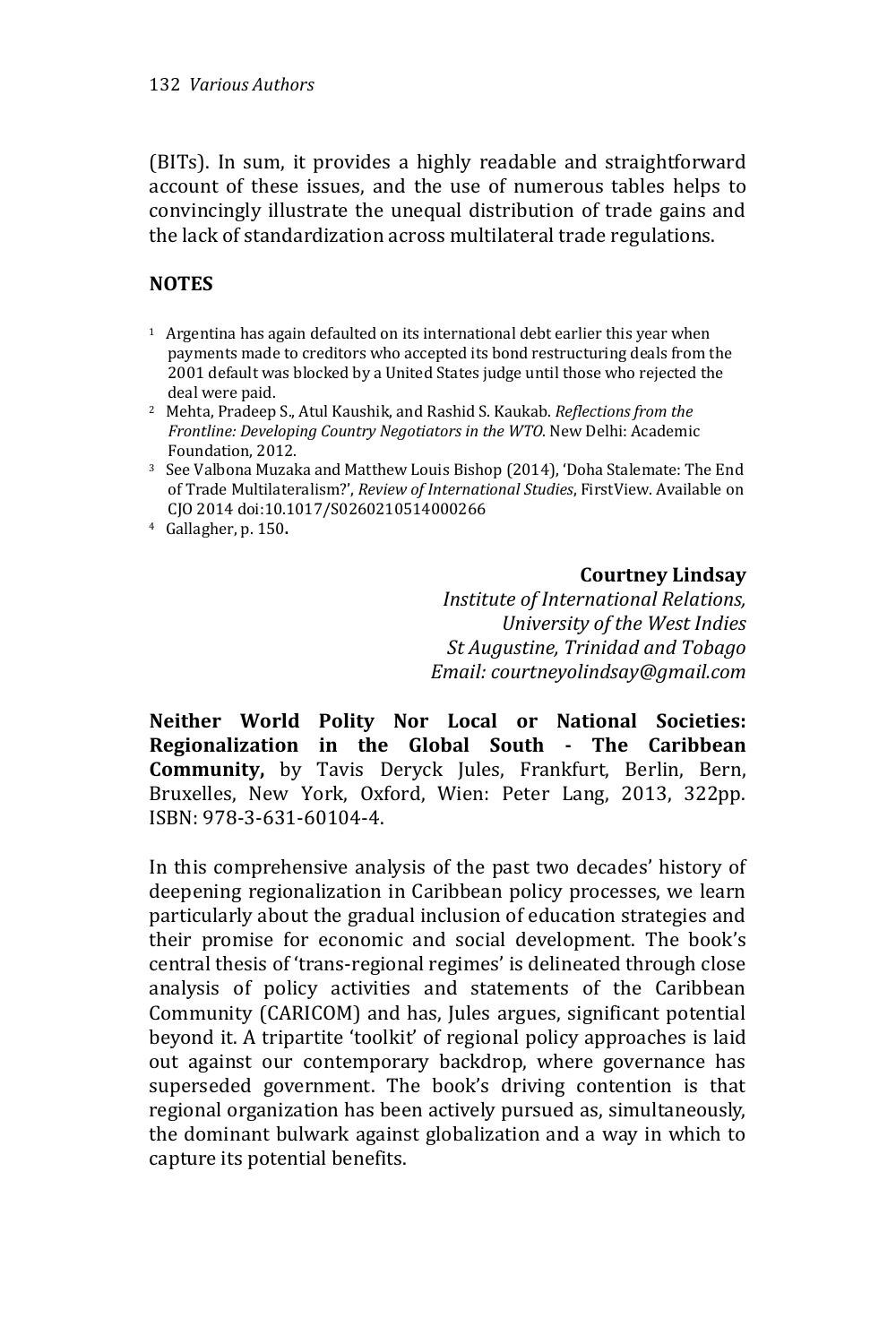In the opening sections, Jules provides us with an innovative synthesis of policy transfer and globalization literature, with neoinstitutional education and international relations theories supporting a multi-tiered methodology of discourse analysis. The engaging and informative middle chapters are based on extensive interviews and document analyses. These track chronologically the inclusion of, and approaches to, education policy cooperation through three discrete phases: 'intensified functional cooperation', 'endogenous bouleversement' and 'policy trilingualism'. Particularly lucid, and potentially useful for other regions and sub-regions, is the discussion towards the end of part three on advanced substantive cooperation in the area of technical and vocational education. Its analysis considers the mechanisms for shared credentials and conditions that have facilitated intraregional movement of a pooled labour force.

Less effective is the coverage and operationalization of some of the theoretical material. Contradictions and gaps, perhaps inevitable given the ambitious scale of the research and complexity of the issues, nevertheless make it difficult to entirely accept the book's premise. On the one hand are assertions that the regional responses under investigation have been 'a conscious policy decision made by national governments and executed at the regional level', $1$  'willingly', $2$  even deliberately as a collective choice. We are also told, in contrast, that 'the countries of CARICOM did not converge and show similarities in structures, processes and performances because they sought to, they did so because they had to', as a 'natural' response to external 'pressures'.<sup>3</sup>

The exact nature of these pressures (aid conditionalities and other discursive measures) is cursorily treated. However, the Caribbean report by the World Bank that is drawn on frequently throughout, itself stresses the necessity of regionalized cooperation, somewhat weakening the argument for 'endogenous bouleversement', and rather demonstrates the opposite idea of mitigating globalizing effects; this regionalization, and tendencies to isomorphism, may in fact represent another manifestation of globalization itself.

Such a perspective has been advanced especially in the field of global social policy, and it has long been recognized that the 'international knowledge banks' (IKBs) have promoted particular types of education based on their potential to boost human resource development. Also neglected is the centrality of governing elites in promulgating some globalized ideals. Indeed the book's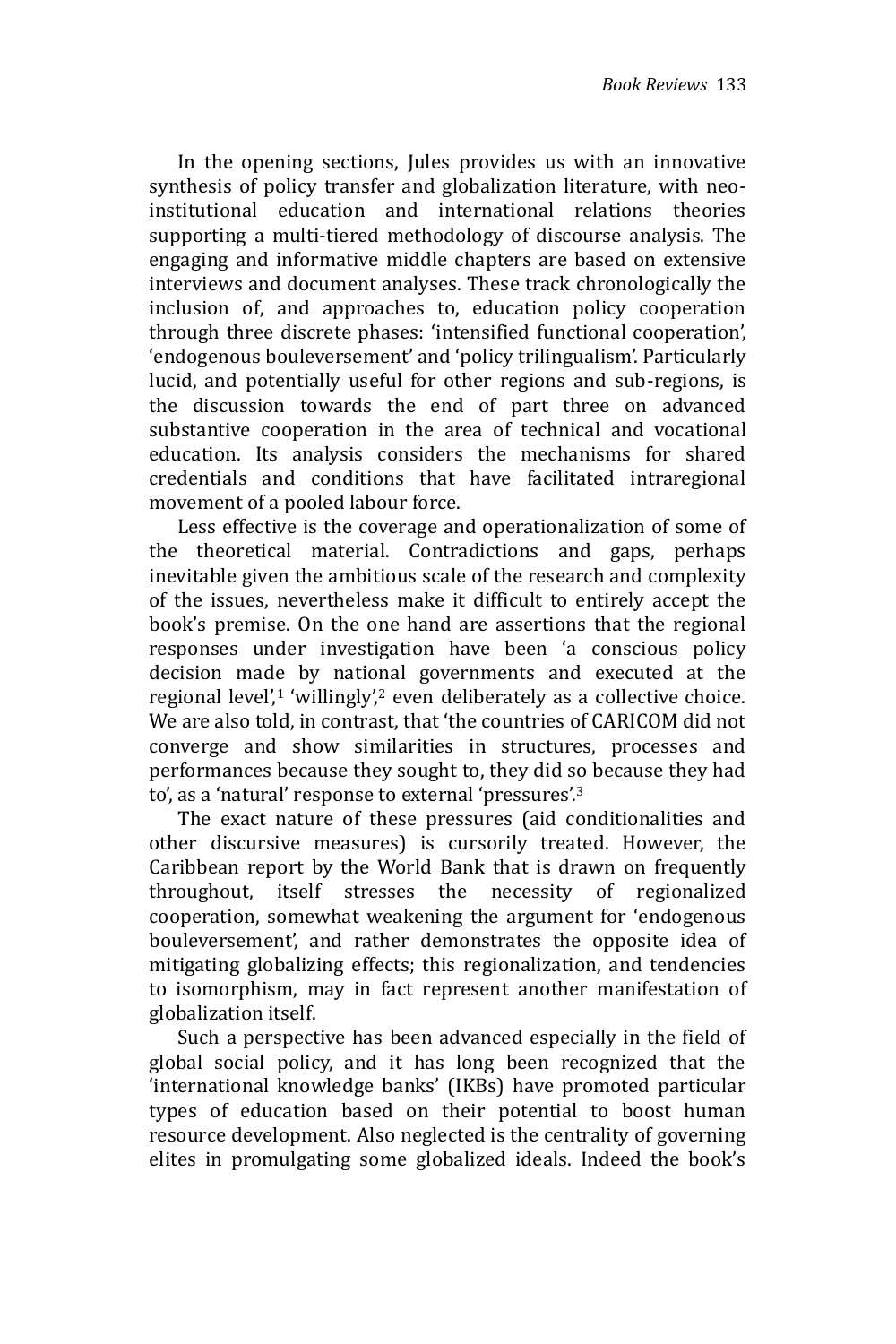conclusion seems, puzzlingly, ambiguous in conceding that, '…as external monetary aid continues to penetrate the regional and national levels… The consequence will be a series of contradictions in education policy that suggests that national, rather than regional, responses to the changing global power may become the norm for the foreseeable future'.<sup>4</sup> Yet external aid has been a salient feature throughout the periods under discussion, and is raised if not in sufficient depth then at least a number of times throughout the book. We are at another point told that 'as CARICOM member states came increasingly under pressure from international forces, they conformed to global policy standards and best practices, rather than taking the time to grow and establish them on their own'.<sup>5</sup>

For other UN agencies, importantly, the regional and subregional have become key levels of normative and practical influence, as have nationally and regionally active civil society groups and networks. Surely acknowledgement of the wider Latin American and Caribbean UN regional grouping is merited, even if to downplay its significance? Equally merited is an indication of where the UNESCO Kingston Cluster fits, given that some of the norms promoted by these agencies are heavily aligned with the 'Ideal Caribbean person'. The book does not convince that powerful global actors do not continue to steer policy. However, their influence appears to be not in the neo-institutionalist, trickle-down sense that Jules also legitimately contests, but in deliberately consolidating economic globalization, as Fazal Rizvi and Bob Lingard have convincingly argued.<sup>6</sup> Regionalization and the policies pursued appear to represent the very mandate of the IKBs, which are rendered less problematic than Jules' methodological approach should support. This makes it harder to stay with the argument. It would have been useful to learn more about such counterarguments in order to see better how (or whether) regional organization was a choice, rather than one facet of globalization. Perhaps it is not entirely a case of 'dummy transfer', as Jules suggests, but of authentic adoption, albeit through coercion.

Jules cites critiques of world polity, or neo-institutional, theory that have demonstrated its neglect of such political considerations. However, the book proceeds to fall into the same trap in not pursuing, for example, analysis of the equalizing impulses of South-South cooperation, a theme insufficiently addressed. The nonaligned movement is skated over, and much of the core stuff of South-South approaches is neglected in light of the inevitability of CARICOM having embraced the market. Another gap is discussion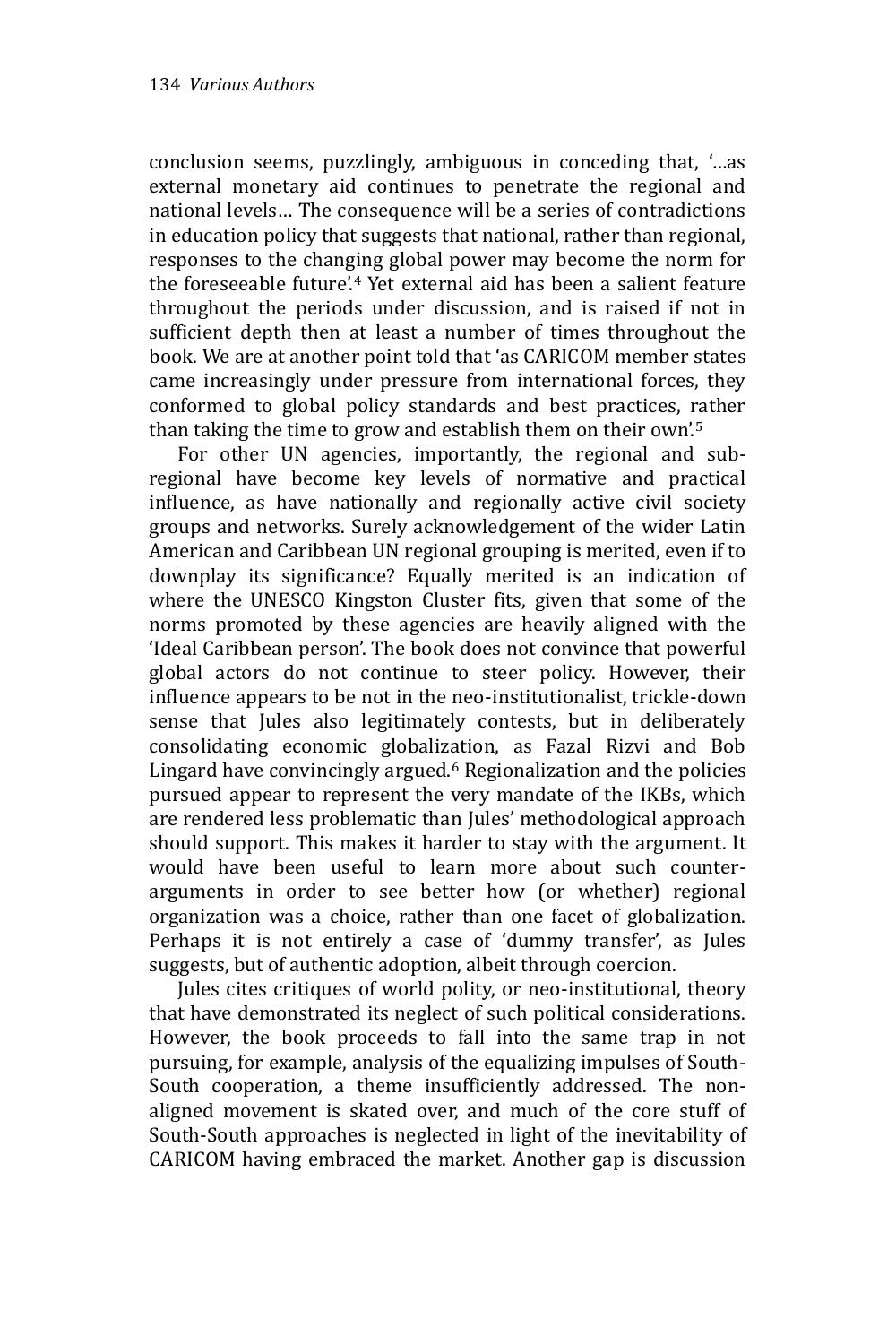of the democratization inherent in government-governance shifts that have rightly been identified. Participation and equity are briefly invoked, and teachers' unions are mentioned as present at one meeting, while think tanks (of elite composition) get more space. The increasing salience of democratic engagement is thus treated cursorily, with civil society organizations fleetingly acknowledged, and in limited forms. Neither national nor regional civil society coalitions for education are acknowledged. The critical dimension – wherein these social practices are rendered problematic in light of uneven power dynamics – is unfortunately lacking; it should be inherent in an analysis of discourse and language, especially in investigation of institutions with direct political mandates.<sup>7</sup>

Jules writes energetically and is passionate about his topic but some typographical errors, misuse of words and mixed metaphors compound the considerable effort required to engage with this stylistic approach. Long, sometime convoluted, sentences tend to obscure what is already conceptually, and empirically, dense material. Myriad neologisms are advanced throughout; each is preceded by 'what I will call', which distracts from otherwise rich terrain.

In summary, while Jules makes a strong case that regional activities have become increasingly decisive in negotiating multilevel policies, this book gives us only a partial insight into how this occurs, especially in the poorer and smaller nations of our increasingly inter-dependent world. Even as it is limiting to conceptualize regionalization as a zero-sum game, as *Neither World Polity nor Local or National Society* in its title suggests, the book does grapple with important dynamics in education and development. It serves as a useful point of access for understanding policy experiences in the Caribbean.

## **Alexandra McCormick**

*Faculty of Education and Social Work, The University of Sydney Email: alexandra.mccormick@sydney.edu.au*

## **NOTES**

<sup>1</sup> Jules, *Neither World Polity,* p.256.

- <sup>3</sup> *Ibid.,* p.250.
- 4 *Ibid.,* p.254.

<sup>2</sup> *Ibid.,* p.209.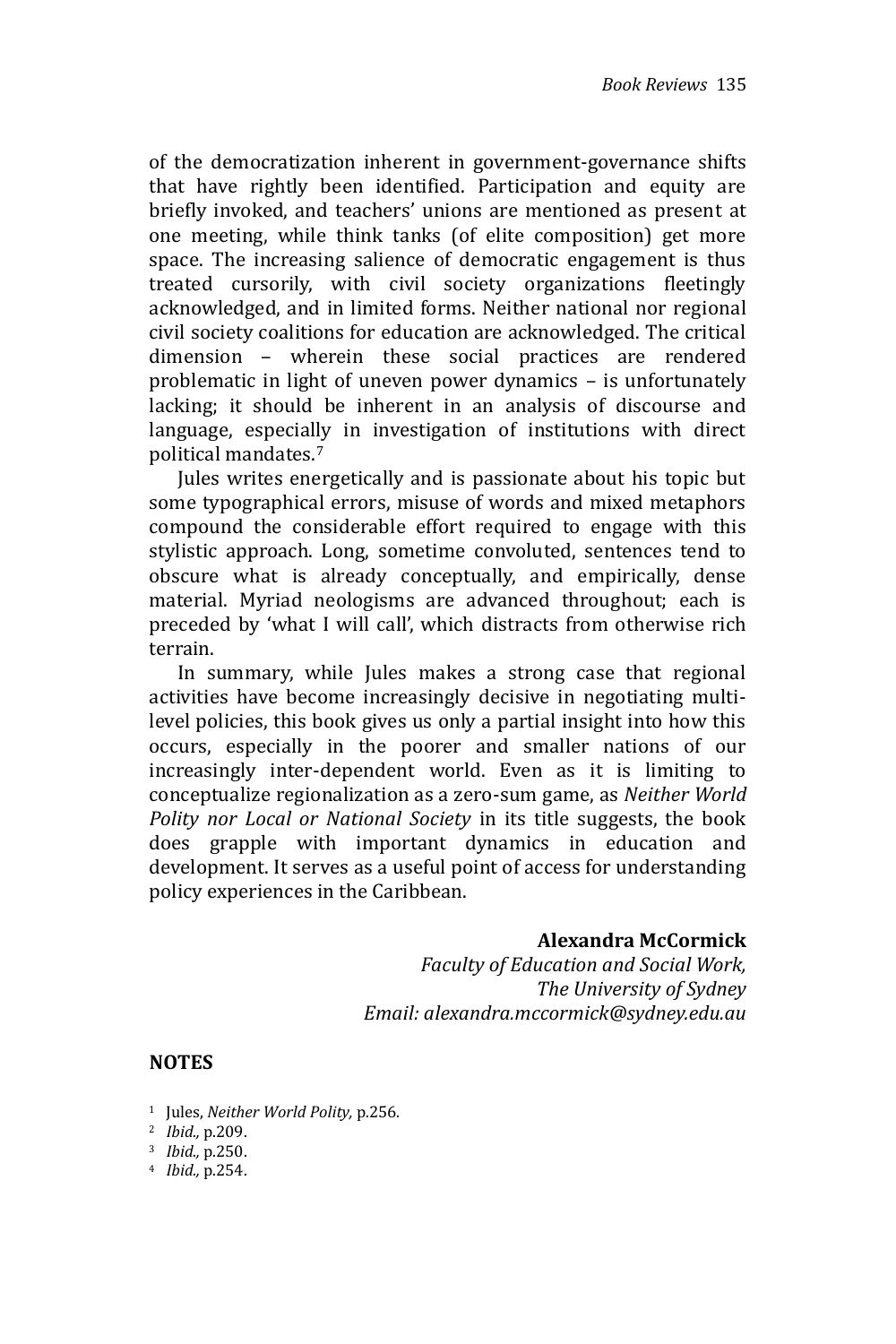- <sup>5</sup> *Ibid.,* p.207.
- <sup>6</sup> Fazal Rizvi and Bob Lingard, 'Globalisation and Education: Complexities and Contingencies', *Education Theory,* Vol. 50, No. 4, 2000, pp.419-26.
- <sup>7</sup> Norman Fairclough, Analysing Discourse: Textual Analysis for Social Research (London: Routledge, 2003).

**Writing Secrecy in Caribbean Freemasonry***,* by Jossianna Arroyo, New York: Palgrave Macmillan, 2013, pp245. Hardcover. ISBN: 978-1-137-30515-2.

*Writing Secrecy in Caribbean Freemasonry* by Jossiana Arroyo is organized over five chapters, excluding the preparatory remarks, endnotes, and bibliographic details. Arroyo's grandfather and great–grandfather were prominent Puerto Rican Freemasons. The former, Guillermo Arroyo-Brugman, established a Lodge in Salinas, a Puerto Rican town. This hardcover edition depicts what seems to be a picture of the Puerto Rican flag flown vertically, rather than horizontally, with a prominent triangle penetrating five columns as it encapsulates a blazing sun or an 'All Seeing Eye'. The flag is therefore used as a trope to represent a Masonic apron. Therefore, from the start an encounter with this book esoterically and subliminally tells the reader their mind should shift and readjust to a new paradigm of light to nineteenth century Spanish-Caribbean historiography. Freemasons seek light and more light in their endless search for knowledge to develop a deeper consciousness of self and Deity. Alternatively, since the flag on the book's cover is not portrayed horizontally it also suggests that it is a fraternal sign of protest emanating from the Spanish-Caribbean struggle for independence from Spain or other imperial forces. The flag could also be interpreted as representing the author's own demand, refusal, and protest within Pan-Africanism and African Diaspora categories of analysis. Moreover, it could possibly betray the author's hidden ancestral nationalism and motives for writing this book. Arroyo identified the frontal image as 'Crepúsculo y Bandera, 2009' by Carlos Ramos-Scharrón, which translates to Twilight and Flag.<sup>1</sup>

The image of protest on the cover of the book is interpreted by this reviewer as Arroyo's secret theoretical framework in a work that is complex in its structure due to the author's language style, use of techno jargon, and use of detailed abstract analysis to support an erudite mind. The author is indeed a sophisticated writer who blends history, historical fiction, poetry, psychology,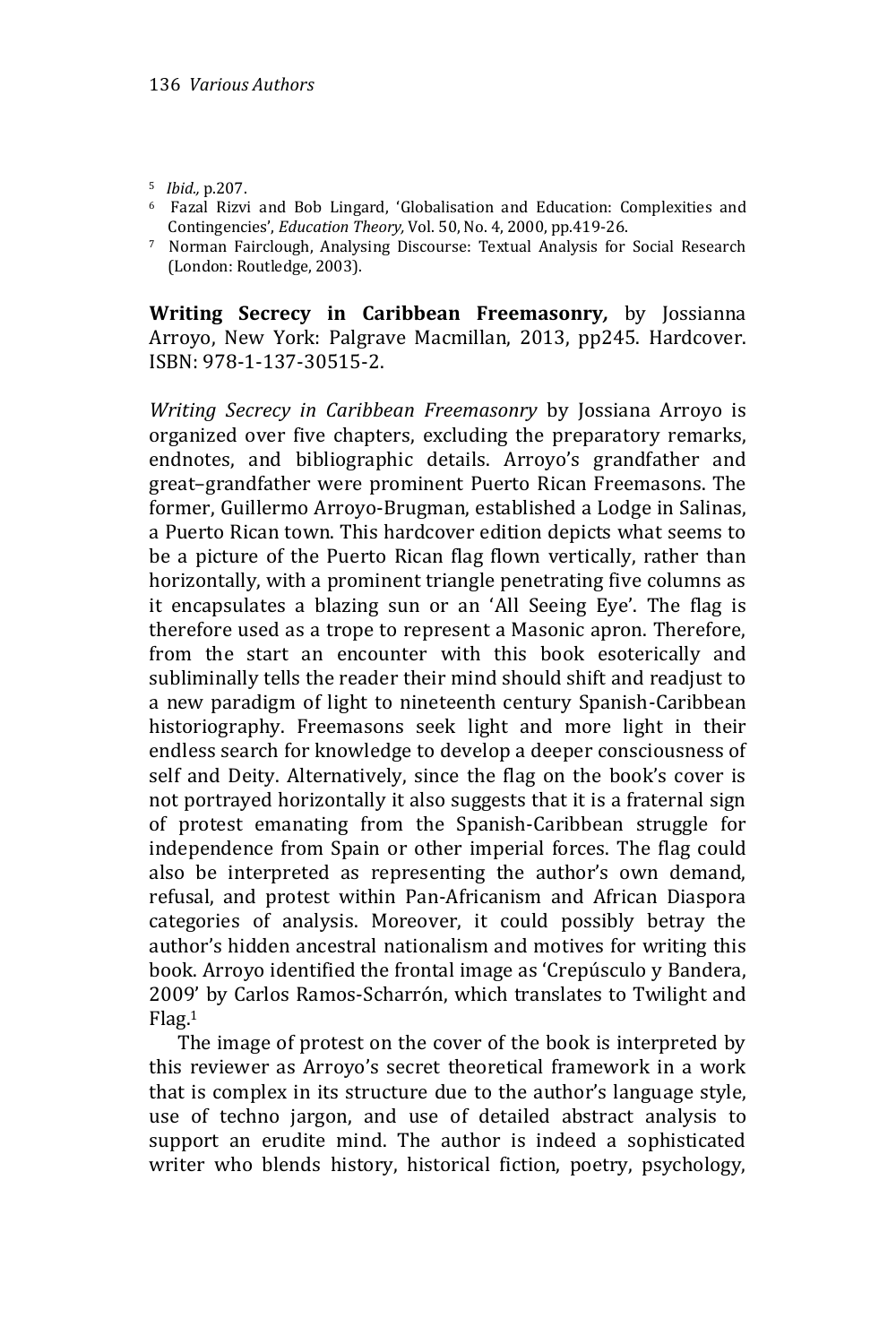and mysticism in a discursive format to analyse issues relevant to the Haitian Revolution; the Puerto Rican, Dominican Republic and Cuban independence experiences; the work of a distinguished group of exiles in the United States who authored analytical articles, short stories, and poems; and African American fraternal struggles to advance political, social and Masonic causes.<sup>2</sup> The issues raised had a central problem; the consequences of racial death and racial rebirth in communities that had a history of using enslaved African people. The Masonic Lodge was prominent in the whole experience of subaltern political struggle because, devoid of power in the nation, state context protagonists used their Lodges to rally for support, security, and, the dissemination of their political rhetoric. Arroyo aptly shows how the ritual in Lodge work provided not only a liminal space for transitions but also its contribution to developing community. Therefore the book's theoretical framework shows the importance of signs, tokens, and symbols in the craft of International Relations in the Spanish-American and Spanish-Caribbean context. Secrecy and writing were core competent dynamics used as techné and technology in getting messages across in publications. Those activists who translated text from Spanish to English and English to Spanish had to capture the essence of an intended point without losing the original context in which it was made. Arroyo spends a considerable amount of time demonstrating the importance of accurate translation.

The subject chosen by Arroyo, until about a decade ago, was taboo in West Indian historiography because the Masonic community was said to be closed to external academic scrutiny especially in former British communities. As a woman of Afro Puerto Rican descent, Arroyo has created a niche in shedding internal light on Masonic narratives within the Spanish Caribbean. She attempts to demystify the Masonic significance in the resistance writings of White and Black Spanish activists in the nineteenth century Spanish and French Caribbean independence struggles. These struggles attempted to lift the souls of Black people who were declared dead in plantation societies by Eurocentric cultural compulsives embedded in scientific racism. Powered by racism, these plantation societies rendered non-Whites invisible to White humanity, and as such, there was a struggle to rise. This ethos can be considered to be a rebirth through a liminal space out of which the people resurrected to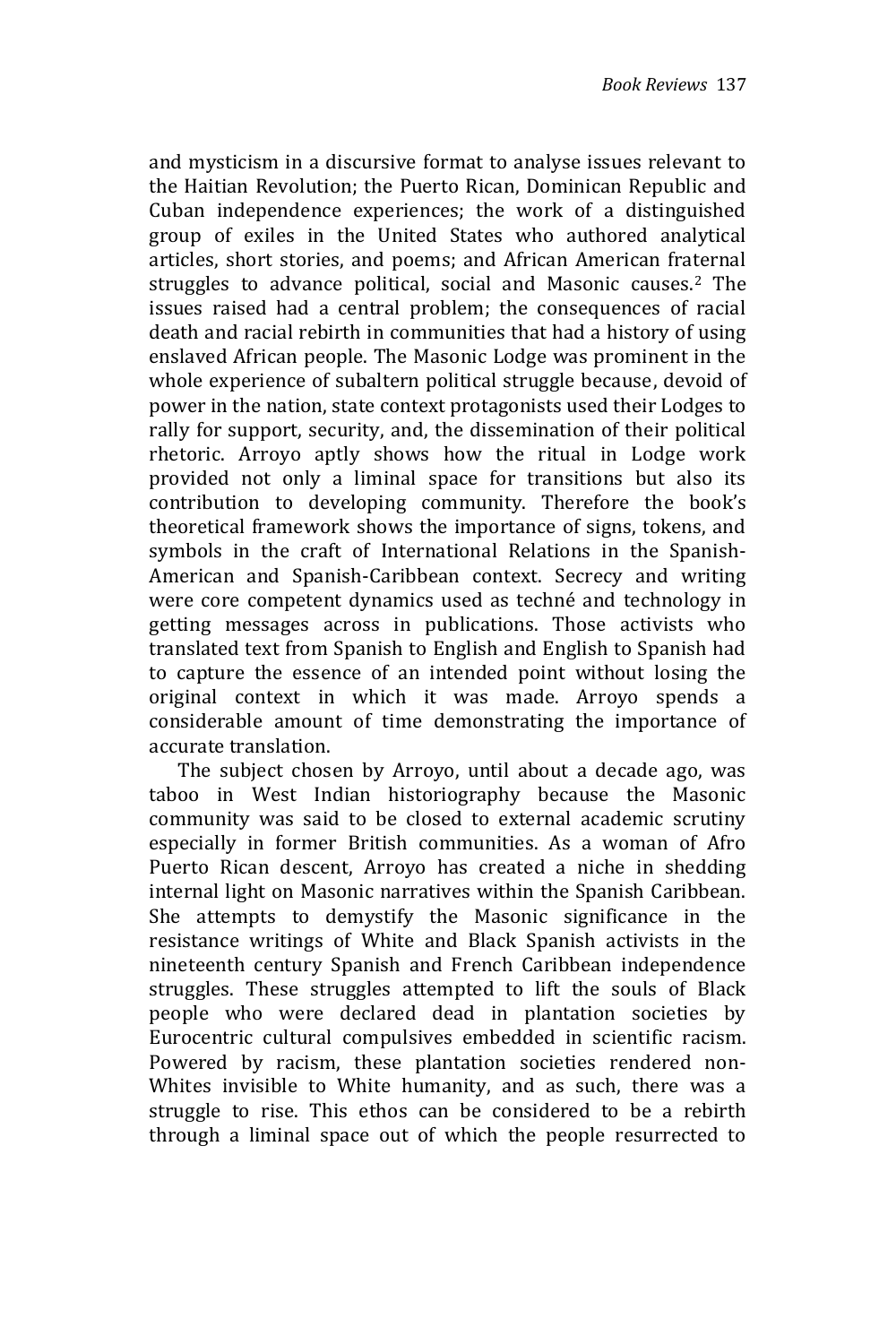become part of the society, real or imagined. This was easier said than done by the oppressed labourers and free coloured groups.

Arroyo analyses the 'brotherly' relationship between that of White Cuban poet and activist, Great Worshipful Master Andrés Cassard (who established in 1855 the first Spanish–speaking Lodge in New York called *La Fraternidad No. 387*) and the Scottish Rite Sovereign Grand Commander, the American, Albert Pike (the most powerful Freemason in the United States) with respect to Pike's controversial idea of Americanism.<sup>3</sup> While Arroyo does not hide Albert Pike's military career and his racist views and associations, she neglects to disclose that Pike was the one who ironically provided the African American Prince Hall Freemasons with a copy of the rituals for the Scottish Rite degrees.<sup>4</sup> Arroyo generously discusses the understudied Puerto Rican medical doctor Ramón E. Betances, a racially mixed, Masonic intellectual of lodge 'Union Germana No. 8,' <sup>5</sup> head of the Antillean Confederation, and instigator of the *Grito de Lares* in Puerto Rico in 1868. Additionally, she eloquently and confidently presents an analysis of several personalities including the Cuban national hero, Freemason and writer José Marti and Afro-Cuban political leader, journalist, founder of The League or La Liga, Rafael Serra y Montalvo, and Afro–Puerto Rican Arturo A. Schomburg, a Prince Hall Mason, bibliophile and archivist in addition to many others real or imagined. 6

But there are some challenges: within the necessity of this work, Arroyo's literary life-force at times overwhelms the reader with the volume of analysis mixed with literary jargon and a meta-historical style that drives her to get at the heart of issues. This multi-layered approach often distracts from the essence of a narrative. Arroyo also uses many historical fictional novels, and while these works are wonderful literary devices, at times they have a tendency to limit the book's ability to convince a reader that it is a new direction in Latin American cultural scholarship. Moreover, while Arroyo uses relevant and valuable archives to prepare this book, the bibliography should have shown evidence that data was also obtained from lodge proceedings; the minutes of the order. This disclosure would have added even more integrity to the work given Arroyo's demonstration of scholarly talent. But there is one major observation where Arroyo is clearly wrong and that is on pages 155 to 156. In a description of Figure 5.3, which is a photograph of Arturo A. Shomburg and five Black Prince Hall Freemasons, Arroyo states that all of the men but the Great Worshipful Master had their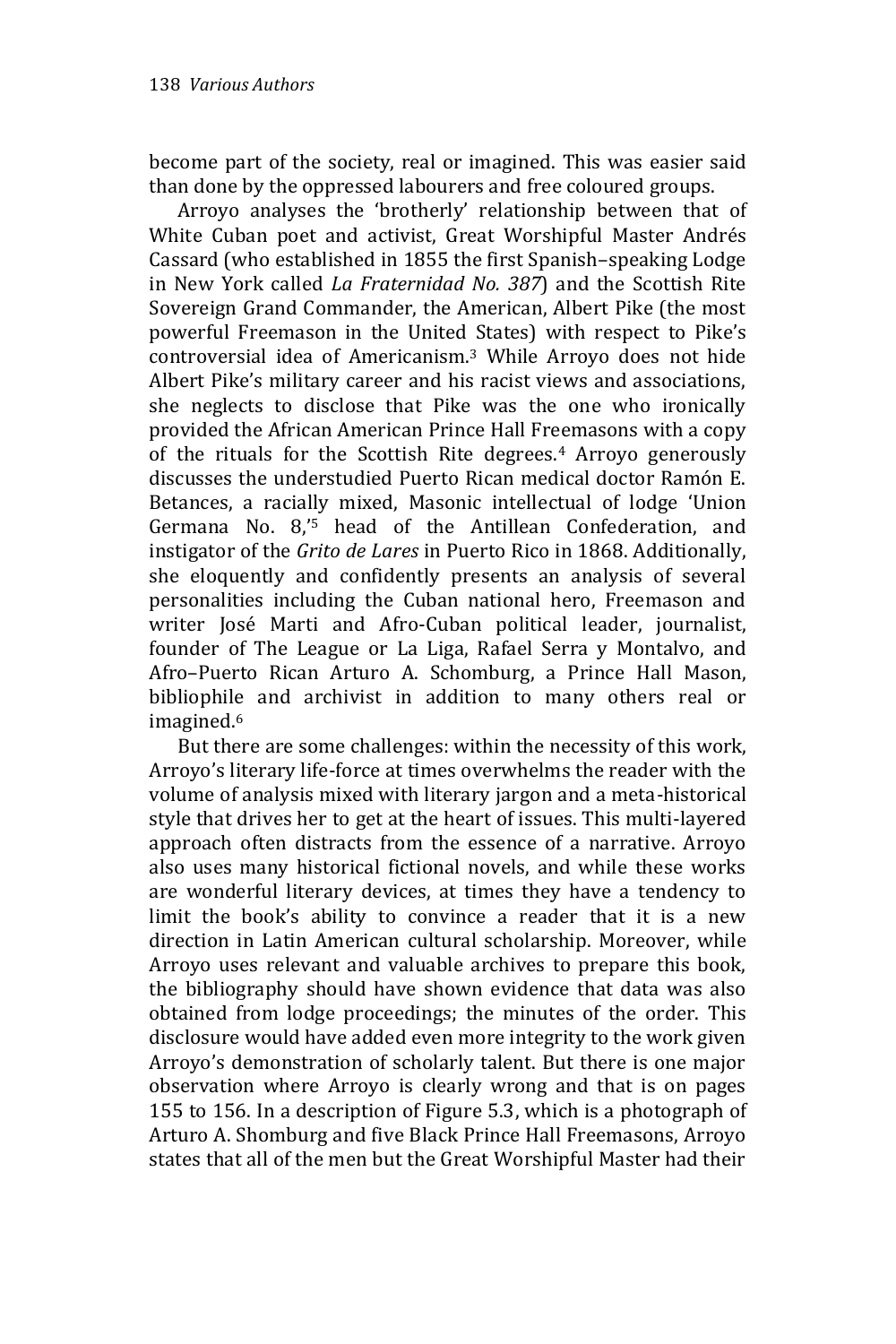hands behind their backs. A closer inspection of the photograph shows that the brother standing on the extreme left of the picture has at least his right hand to his side and not at the back. Arroyo also states that the Great Worshipful Master has his left hand touching his apron and gives Masonic significance to this posture. The Great Worshipful Master is actually touching his apron with his right hand. The mirror effect caught Arroyo off guard. In another instance within these pages Arroyo also confuses the masculinity and femininity of the two Masonic pillars Boaz and Jachin. Some attempt at clarification was undertaken in endnote number 33 on page 203. The book also needs a clear conclusion after such a complex reading experience. The last segment of Chapter five entitled *Masonic Legacies under the US Empire* is not really an effective conclusion for a work that has had so much to say about classic nineteenth century Spanish-Caribbean struggle.

The book is still an excellent exposure to Spanish-Caribbean activism within the cleavages and communities of Freemasonry. However, there are prerequisites for reading. Readers in International Relations must have some knowledge of Freemasonry and a technical appreciation for the fact that civilisations in the Caribbean existed on more than one level, the esoteric and exoteric. This duality informs the praxis of learning about inter, intra, and extra regional relations across transnational and transcultural boundaries even in the course of changing times and circumstances. Therefore, *Writing Secrecy in Caribbean Freemasonry* is recommended for reading by those who are curious about the importance of Freemasonry in Spanish Caribbean narratives; readers who are prepared to look for Masonic substance in matters of policy; and also by readers who have the patience to work with the author's nuanced methodology for benefits that are known and unknown.

## **Ronald C. Noel**

*The University of the West Indies, St. Augustine Evening University Trinidad and Tobago Email: Ronald.Noel@sta.uwi.edu*

#### **NOTES**

<sup>&</sup>lt;sup>1</sup> This view was established on the basis of a non-specific reading of W.Kirk MacNulty, *Freemasonry: A Journal through Ritual and Symbol* (London: Thames and Hudson Ltd, 1991) pp.4 – 65.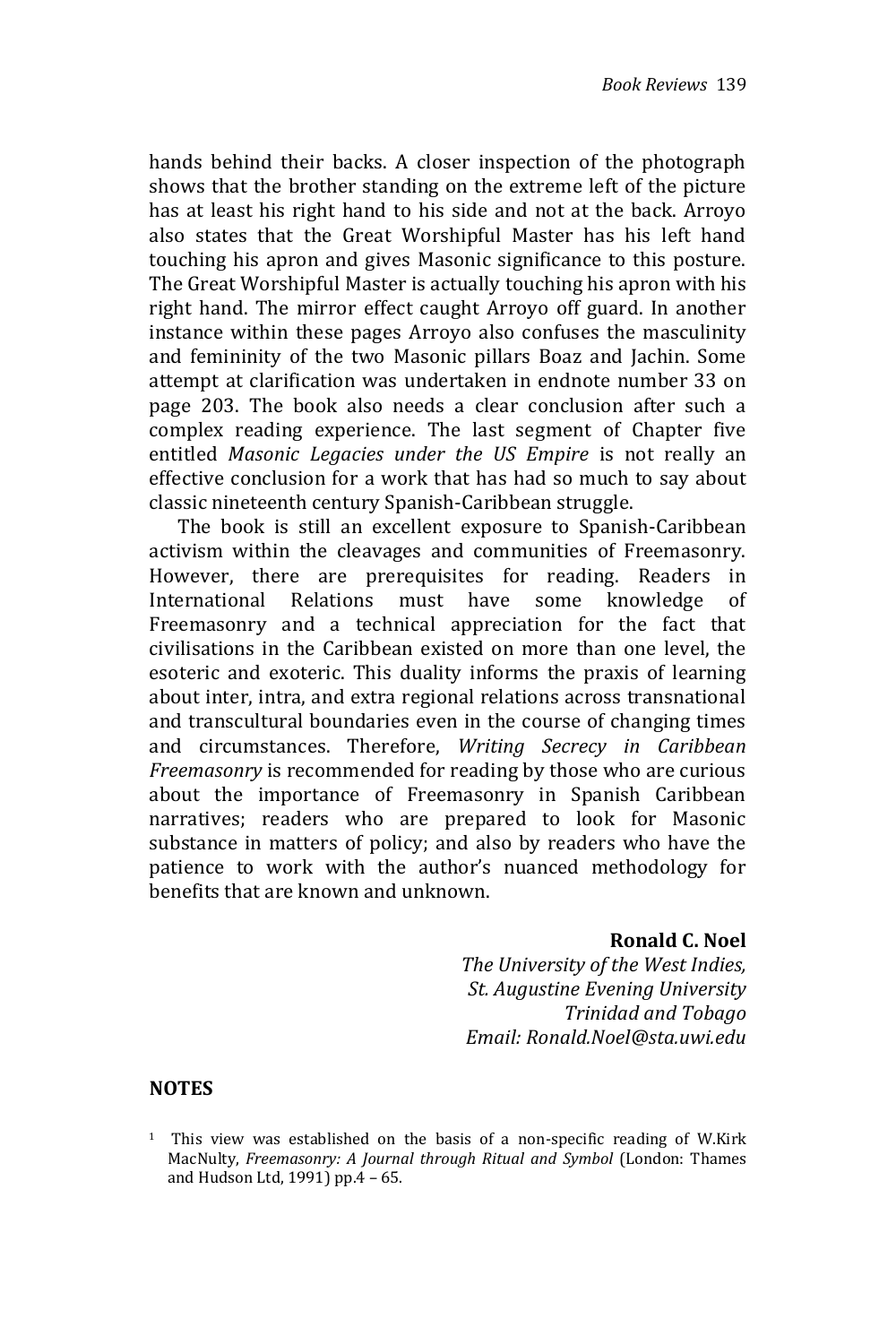- <sup>2</sup> For a general treatment of Caribbean history see Frank Moya Pons, *History of the Caribbean* (New Jersey: Markus Wiener Publishers, 2007).
- <sup>3</sup> See also Albert Pike, *Morals and Dogma of the First Three Degrees of the Ancient and Accepted Scottish Rite of Freemasonry* (La Verne, Tn USA: Kessinger Publishing, 2011). This is a major work of Albert Pike.
- <sup>4</sup> Grand Commander Kleinknecht Presents '*Revised* Standard Pike Ritual to the Northern and Southern Prince Hall Supreme Councils,' *The Scottish Rite Journal* CIX No.6 (June, 2001), p.34.
- <sup>5</sup> Jossianna Arroyo, Writing Secrecy in Caribbean Freemasonry (New York: Palgrave Macmillan, 2013) p.28.
- <sup>6</sup> For a vitriolic account of White American acceptance of African American Prince Hall Freemasonry see Henry Wilson Coil, Sr. and John MacDuffie Sherman, *A Documentary Account of Prince Hall and other Black Fraternal Orders* (U.S.A.: The Missouri Lodge of Research, 1982).

**Asian Diplomacy: The Foreign Ministries of China, India, Japan, Singapore, and Thailand,** by Kishan S. Rana, Washington, DC: Woodrow Wilson Center Press with Johns Hopkins University Press, 2009, 246pp, Paperback. ISBN: 780801891960.

This book, comprising nine chapters, is the outcome of continuous research by a former senior diplomat in the Indian Foreign Service. While the volume's general objective is to examine the structures and processes of foreign ministries and diplomatic services of five Asian countries (China, Japan, India, Singapore, and Thailand), it also seeks to shed light on the concurrent dimension of Asian diplomacy in a globalised world. Rana fundamentally agues that the recurring theme was transformation and adaptation undertaken by these Asian ministries of foreign affairs since end of the Cold War when institutional reform became a driving force in the most effective foreign ministries around the world. More concretely, the book tells us how international relations and economic interdependence among countries have altered the conventional concept of diplomacy, and accordingly trendy information technology amid globalisation is creating a highly demanded skillset for diplomats to work in today's complex world. In particular, it explores why Asian foreign ministries are in a dire need of pragmatism, inventiveness, flexibility, and preparedness to face a plethora of problems both regionally and globally when Asia's diplomatic systems have much to gain by learning better from one another. From such a viewpoint, this study gives a formidable treatment of Asian diplomacies, a region where this topic is still understudied. This is critical, since the world's attention is increasingly shifting towards a rising Asia. In short, this study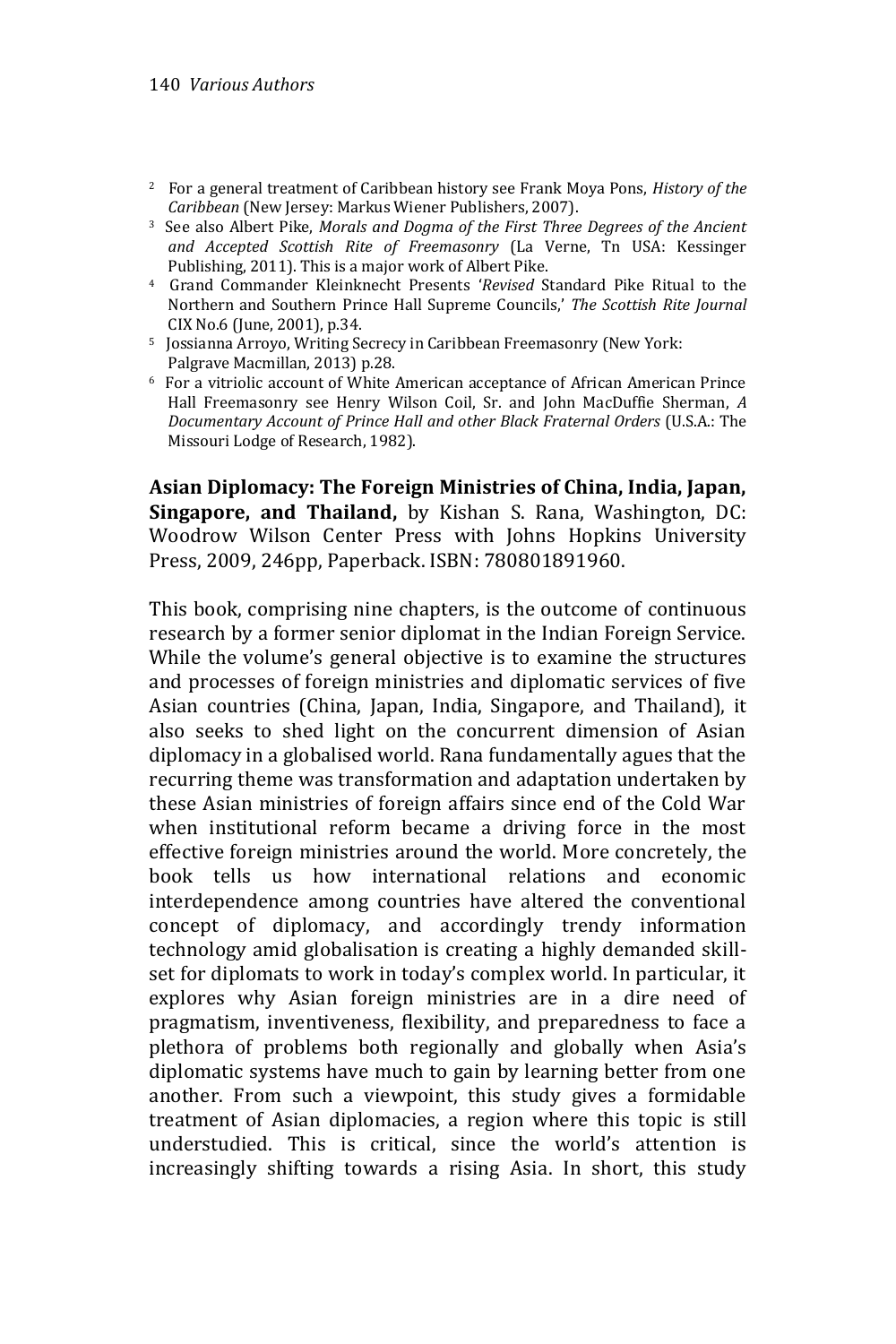endeavours to draw our attention to the instrumental framework through which foreign policies of these five Asian states are implemented and they conduct their relations with external partners.

Nevertheless, the book suffers from a few weak points and it has some gaps in coverage. To be more comprehensive, the volume introduces the global trends of diplomacy as a tool of both constructive international bargaining and domestic political success in addition to the role of foreign ministries. But it has not fully extended the theoretical canvas on diplomacy while revisiting the links among modern diplomacy, foreign policy and international relations. In fact, there is not an explicit analytical approach or theoretical hypothesis elaborated in the book, and despite an extensive bibliography, there are no publications in any of the Asian country languages including Chinese, Japanese and Thai. Moreover, despite the fact that this retired diplomat received several visiting fellowships at different think tanks in and beyond Asia during the period of data collection, he has no direct work experience in any of these five Asian countries except India.

In the introductory chapter, he clarifies the reasons for the selection of China, India, Japan, Singapore, and Thailand. The first three were obvious choices based on their size and political and economic capacity plus their actual and anticipated role in world affairs. Although his argument for the selection of Thailand is not so convincing, the author finds a tiny city-state like Singapore as an exemplary model of diplomatic capability. Also, he considers the diverse potentials of South Korea, views Malaysia as an astute practitioner of diplomacy and also sees Indonesia as the largest state of Southeast Asia that is a home to immense diversity of people and cultures. However, none of these countries has been included in this project. When the book's five case studies are from the three parts of Asia (East, Southeast, and South), it might have been interesting if a country (particularly Saudi Arabia as a key sub-regional player) had been chosen from West Asia (i.e., the Middle East) where the 'oil diplomacy' of the US has experienced a tragedy. Nothing has at the same time been explained about Central Asia that has increasing diplomatic involvement with the EU. Granted that all these five Asians are either big or middle powers, we have not come to know about any small power's diplomacy of the entire region. Lastly, any example of 'heroic diplomacy' in the contemporary world has not been shown.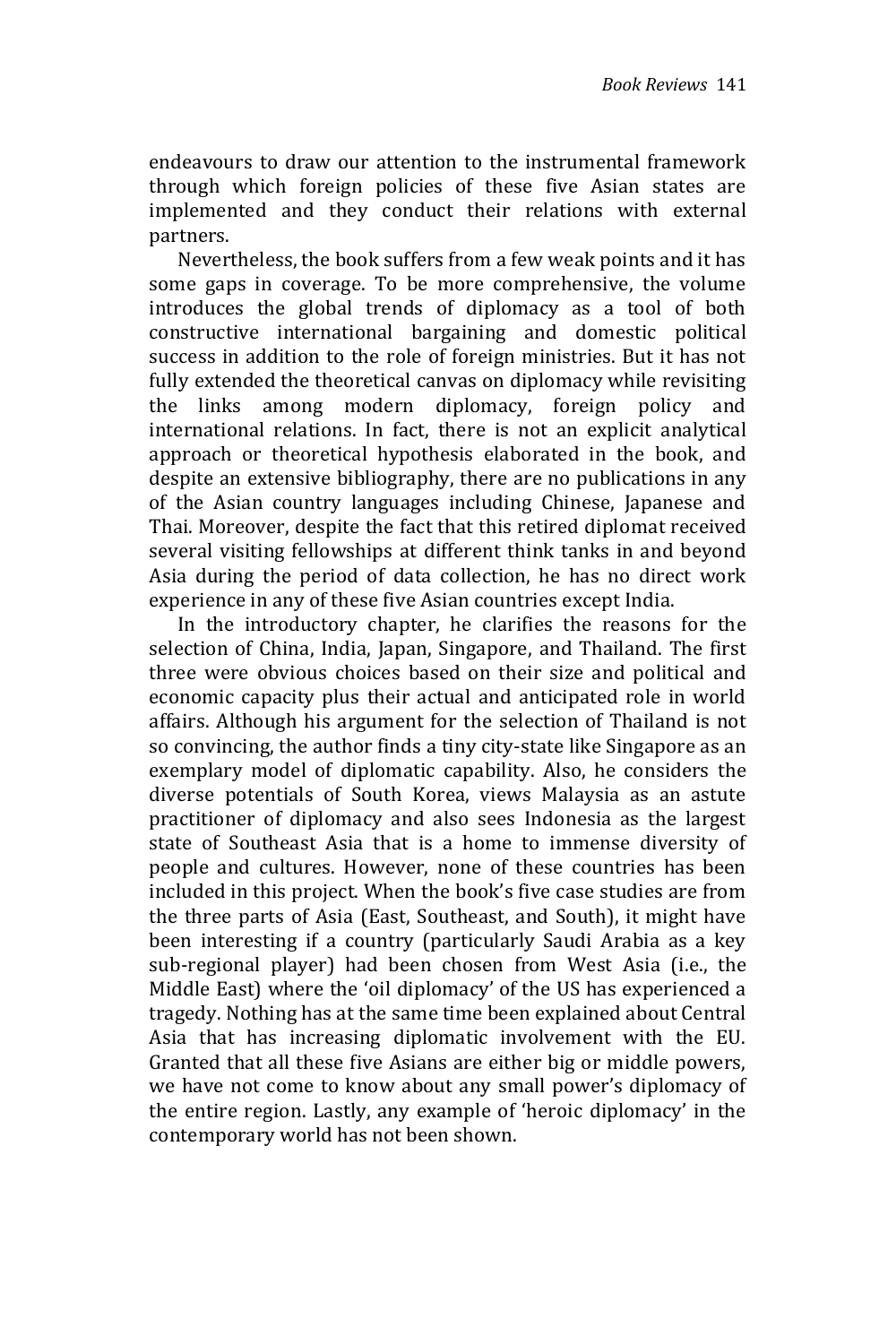More critically, when the author describes various types of diplomacy (political, economic, public, regional, multilateral, etc.) in each case study, he does not recommend any specific country that could be called an excellent 'role model' of Asian diplomacy. As the author has exemplified Japan as a great 'civilian power' due mainly to its 'Peace Constitution', he does not suggest how this country through its potential 'soft power' as a part of public diplomacy could communicate with the world more meaningfully and thus exert its influence on a global scale in the social media era. Since he has drawn the common points (context, structure, diplomacy, methods, and assessment) in every case study chapter, the book with such generalized discussions might be regarded as merely a 'guide'. The study asserts that Asia possesses shared value system while Asians tolerate diversity and intercultural communication comes rather easily to them, and therefore the world solely needs such qualities in the  $21<sup>st</sup>$  century. Though he also foresees that the Asian uniqueness would shine in a de-Westernizing world, such analyses rarely relate to the 'diplomatic culture' of Asia. While the book on the contrary points to some 'good practice' lessons from the other countries mostly in the Western world that are at the forefront of effective diplomacy, the comparisons have been offered without sufficient arguments.

In concluding chapter, the author said: 'The potential exists for more extensive, better work in this area by other scholars, especially by Asian interested in the intellectual dimension of an anticipated 'Asian century'.<sup>1</sup> But the following most important questions still remain unanswered: (1) How can Asian Diplomacy (as the book's main title) with utilization of the region's fullspectrum diplomatic tools achieve economic interests of its countries as Asia compared to Europe, Americas and Africa has no single or dominant regional cooperation structure or even shared vision on where the region is headed? (2) How can 'track II diplomacy' uplift the prospects for official peace building negotiations and conflict resolution efforts in Asia when Asian traditional, coercive and low-profile diplomatic initiatives oftentimes result in failed diplomacy? (3) Why is there a necessity for Asia to improve its multilateral diplomatic performance while this region commensurate with its new economic weight is yet under-represented in the leading global governance institutions?

Given that all my criticisms are constructive, this book has many merits. First of all, the principal purpose of this book has successfully been realized. Indeed, there is a demand for such a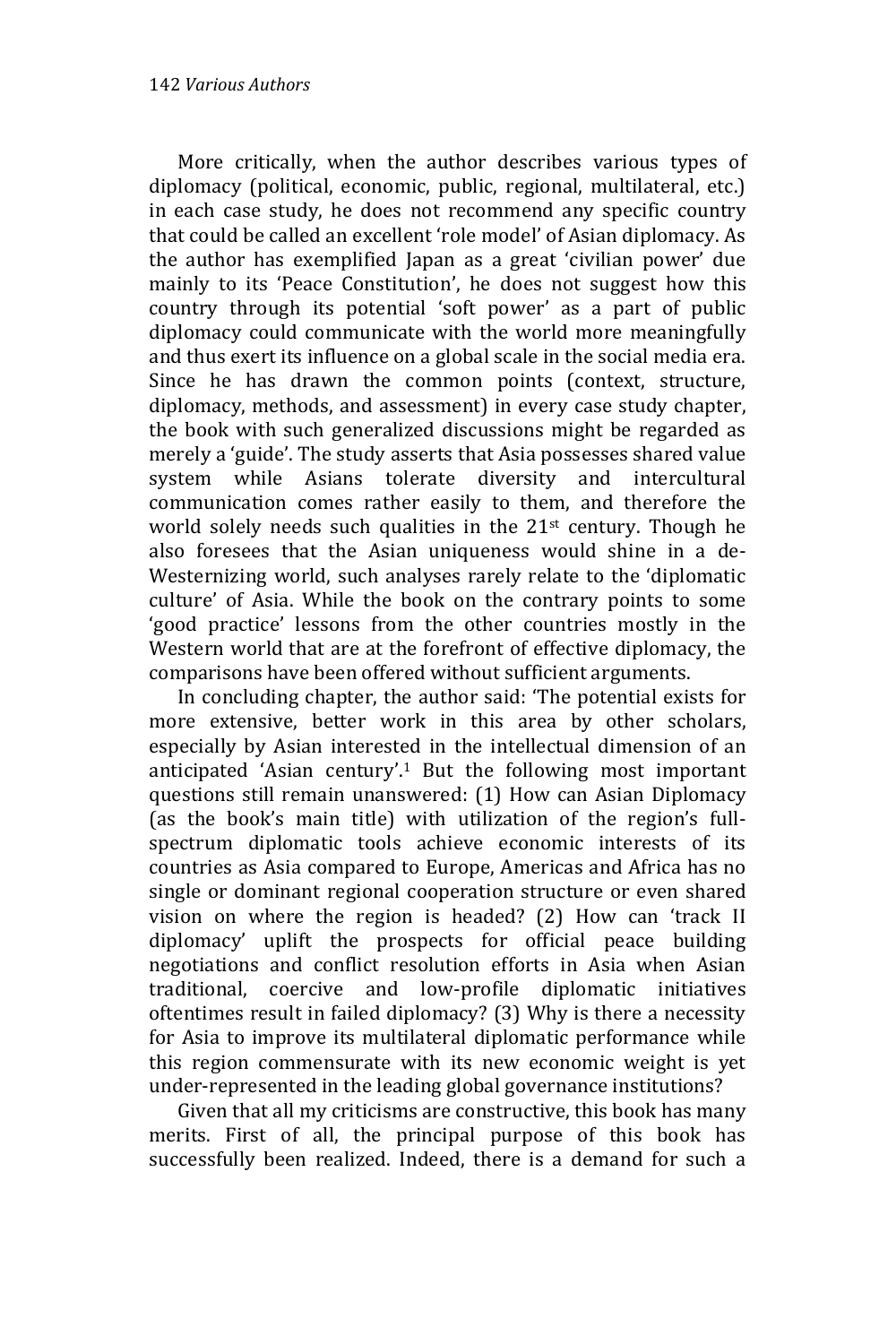single-authored volume that investigates several Asian foreign ministries together. Realizing such an ambitious project is not an easy task. But Kishan Rana, an Ambassador from Asia who has a wealth of knowledge and practical experience in his both challenging and gloried professional career has written on this pressing and stimulating Asian issue and thus helped redress this gap. Even though it is a production from the ideas of a seasoned diplomat, this innovative and distinctive work definitely maintains a degree of academic rigor. So, it will be certainly be useful for scholars, analysts and the general reading public interested in the fields of foreign policy, international relations and Asian studies. But this piece is one of the indispensable resources for aspiring diplomats, practicing consular staff and anyone contemplating a career in the Foreign Service, who would endeavour to help consolidate Asia's place in the world. Lastly, the volume reminds us that all (from visa officers to ambassadors) must be able to smartly interact with the global actors for their multifaceted diplomatic missions rather than simply mingling with their colleagues inside the boundaries of embassy or chancery.

#### **Monir Hossain Moni**

*Asia Pacific Institute for Global Studies (APIGS) Dhaka, Bangladesh Email: moni@apigs-edu.net*

## **NOTES**

<sup>1</sup> Rana, *Asian Diplomacy,* p.11

**The Arab Spring: The End of Postcolonialism,** by Hamid Dabashi, New York: Zed Books, 2012, 272pp, Paperback. ISBN: 9780801891960.

The dramatic series of interrelated events that began with the Iranian Green Movement in 2009 and culminated with the transnational uprisings of 2011 have garnered much deserved international attention. Now that the voices of the revolutionaries have finally been heard, Hamid Dabashi's book attempts to ensure that they are not misheard. In *The Arab Spring: The End of Postcolonialism* Dabashi provides a complex analysis of the Arab Spring that derails the common misconception that the insurgencies were a result of any single ideological crusade, and argues that the Movement was actually a mobilization '*against*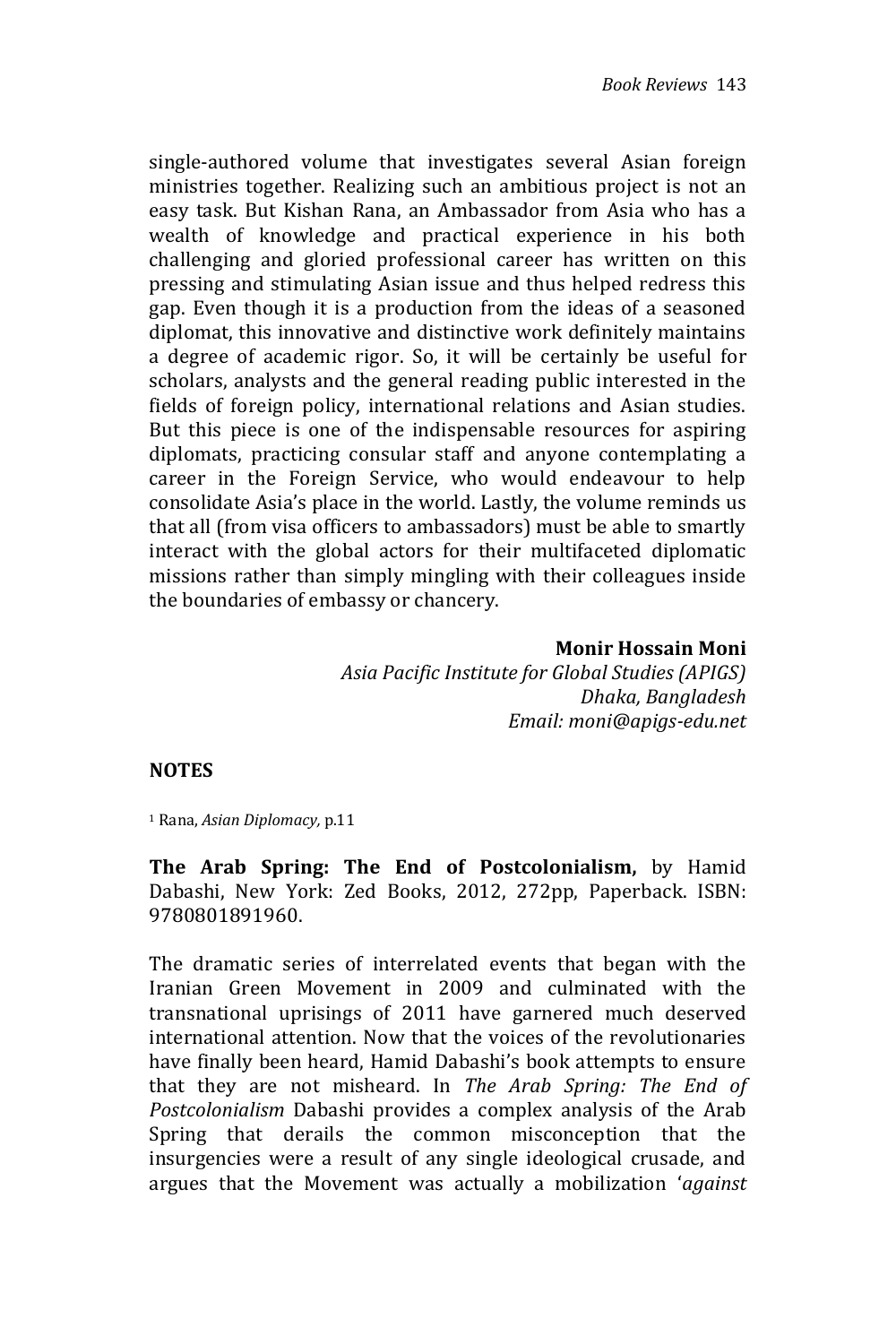ideologies – both dominant and outdated'.<sup>1</sup> This work reiterates the importance of a deeper understanding of the uprisings by paying heed to the actual demands and language of the revolutionaries, in hopes of putting an end to the reduction of events 'to cliché and imagined bifurcation'.<sup>2</sup> Utilizing a postmodern perspective, Dabashi destroys these false understandings of the Arab Spring; his central claim is that the Arab Spring is not only the end of postcolonialism, but an end to all ideologies of the past and present, most importantly dissolving the imagined East/West binary. From Morocco to Iran, and Syria to Yemen citizens are re-claiming the public space with open-ended revolutions, calling for a liberating framework that demands freedom, social justice, and human dignity not only from dictators that have extended colonial rule, but from Western imperialism that has suppressed and mischaracterized Arab nations for hundreds of years.

Dabashi explores the depths of the events the pre- and post-Arab Spring to provide readers with a vivid portrayal of what the Movement signifies and what is needed for its success. He begins the book with a short history of the uprisings and poignantly argues that although varying in intensity, no Arab country was spared by the revolution's impact. The success of the revolution has been paramount as leader after leader has stepped down and citizens have reclaimed their countries. However, when Egyptian and Syrian citizens demanded the 'Overthrow of the Regime' during the Arab Spring's 'Day of Rage', Dabashi argues that the mainstream media and scholars misinterpreted their intent. The vanguards demanded not only an end of the domination by their leaders, but also an end to the domineering ways Western knowledge production affects the Arab world and misconstrues realities. The Arab Spring showcases a new world previously suppressed through postcolonial ideologies and reveals an unfamiliar space void of Eurocentric assumptions.

Though historically rooted, the Arab Spring has differed in each country, creating, as Dabashi argues, an open-ended revolution; a platform stripped of 'the false assumptions of Islamism, nationalism, or socialism…' along with the 'old clichés of Orientalism'.<sup>3</sup> He poignantly posits that the Green Movement and subsequent Arab Spring are more than revolutions; they are civil rights movements. These radical, yet nonviolent, uprisings demanded civil liberties in sectors such as labour unions, women's rights organizations, and student assemblies. Diligent and vigilant revolutionaries are greatly needed to avoid falling back into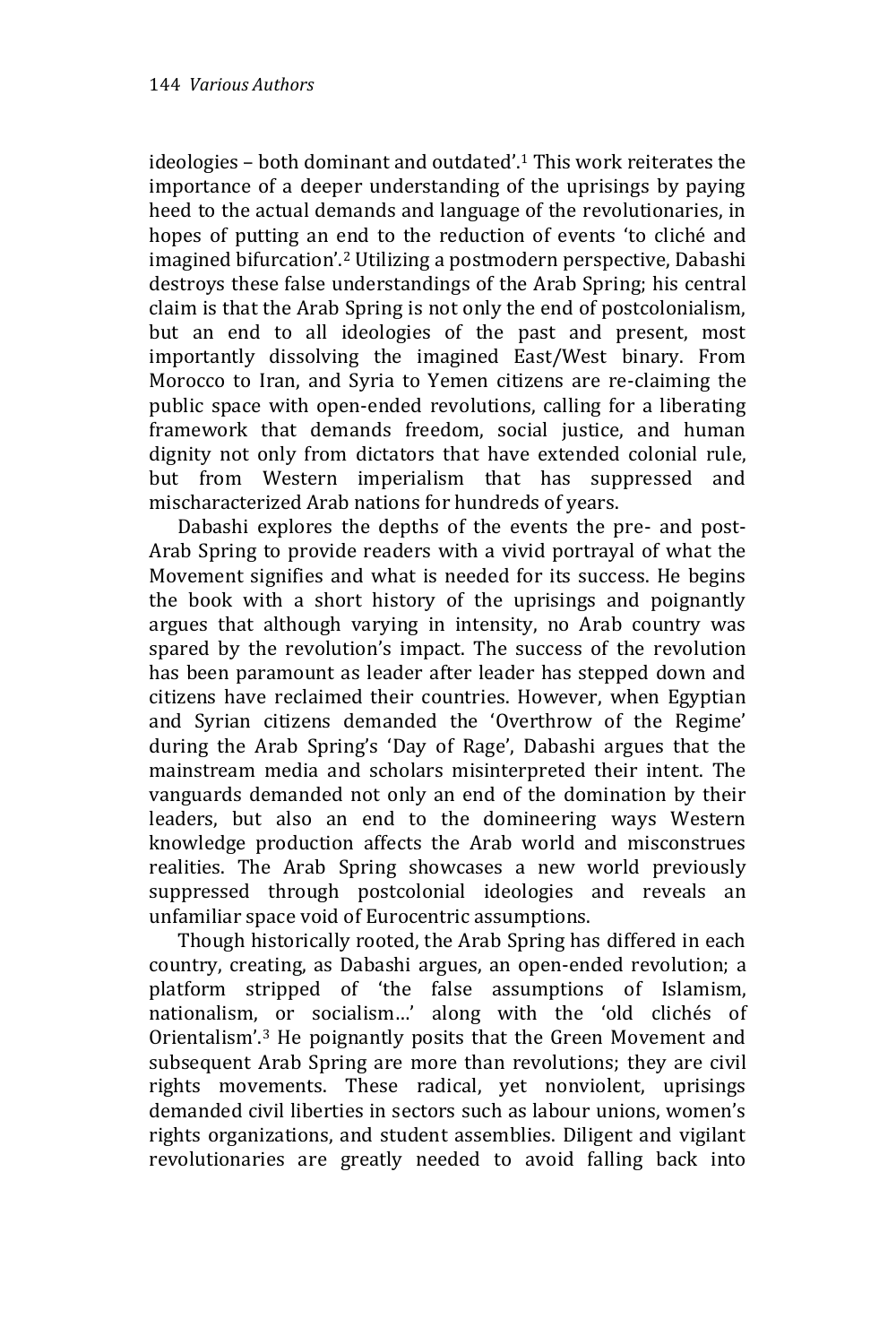postcolonial paths, and the most important actors in the years to come will be those that have been most affected by postcolonialism, including women and the younger generation.

While Dabashi's mixture of theory, fact, philosophy, and history brings meaning to the Arab Spring, his attempt to theoretically redefine 'the Arab and the Muslim World' falls short. He offers the idea of a *cosmopolitan worldliness* as an alternative to the detrimental language that has alienated and oppressed Muslim citizens. This worldliness 'is neither ontic nor ontological, but existential (Heidegger's designation): historical, lived, experienced, remembered, acted'.<sup>4</sup> Dabashi's notion of cosmopolitan worldliness aims to bring clarity to the historical events that have shaped our world by providing information void of Western bias and autonormativity – paying particular heed to Arab nations. This concept is made material by showcasing to the world existing Muslim 'cosmopolitanism in film, fiction, art, and poetry'.<sup>5</sup> Redefining the nations we have linguistically repressed is vital; however, the cosmopolitan ideal has become a political buzzword that has been overly used, particularly in policy discourse. In Leszek Koczanowicz's piece entitled 'Cosmopolitanism and its Predicaments' he critiques modern notions of cosmopolitanism by claiming it is nothing more than an 'ideologically motivated attempt to hide the real contradictions of the contemporary world'. <sup>6</sup> While Koczanowicz makes it clear that cosmopolitanism can be interpreted in several ways, such as in the universal ideals of the Enlightenment or a more localized focus of national culture, both of which being more abstract than explanatory, he is most troubled with the more recent politically motivated democratic shift cosmopolitanism has assumed. Trouble lies in these various perceptions through the championing of a single set of values each citizen is expected to follow, often catering to normative patterns of the elite – often the Western elite. Although, like Dabashi, Koczanowicz offers yet another kind of cosmopolitanism, entitled *diaological cosmopolitanism*, it is clear that perhaps the whole notion of cosmopolitanism has run its course and its use simply reinforces elitism. The Arab Spring truly has changed the world and to theorize such events with common banter does not do it justice.

*The Arab Spring: The End of Postcolonialism* is a truly refreshing and insightful read. Dabashi provides clarity to a subject that has been saturated with critique from misinformed and misguided 'experts'. The Arab Spring has overcome the plight of post